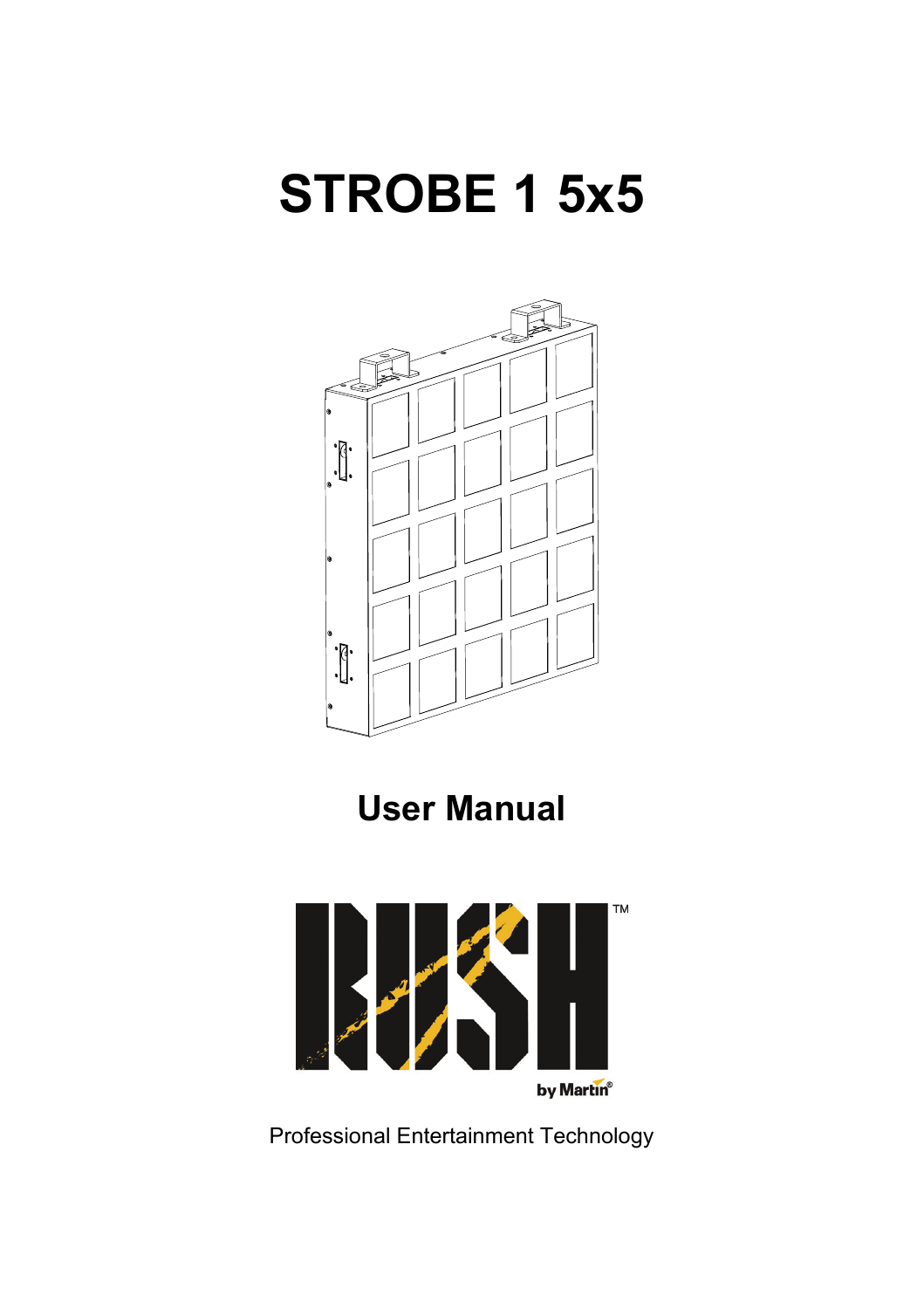© 2013 Martin Professional A/S. Information subject to change without notice. Martin Professional A/S and all affiliated companies disclaim liability for any injury, damage, direct or indirect loss, consequential or economic loss or any other loss occasioned by the use of, inability to use or reliance on the information contained in this manual. The Martin logo, the RUSH by Martin logo, the RUSH by Martin name, the Martin name and all other trademarks in this document pertaining to services or products by Martin Professional A/S or its affiliates and subsidiaries are trademarks owned or licensed by Martin Professional A/S or its affiliates or subsidiaries.

Manual: Revision A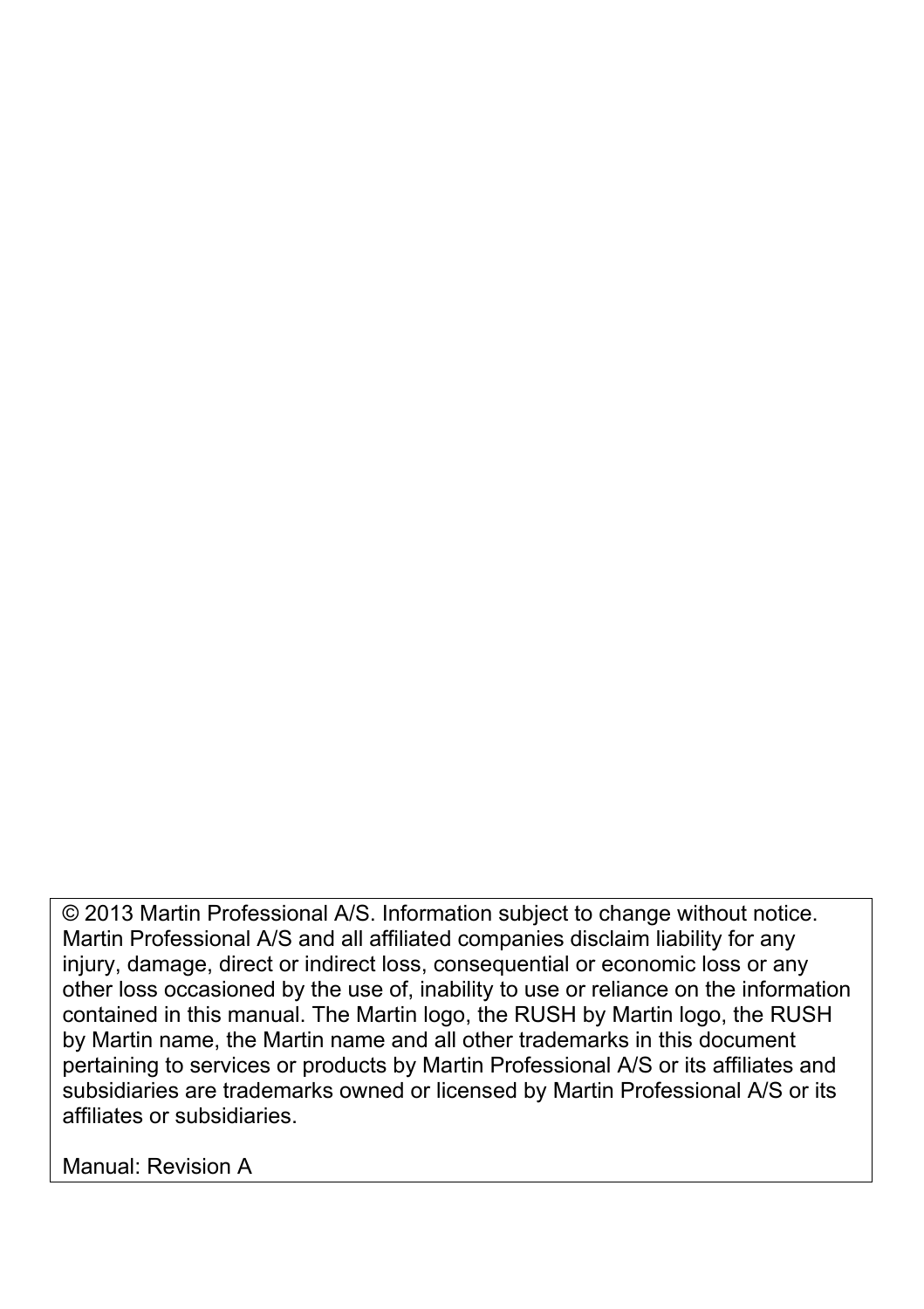# **Table of contents**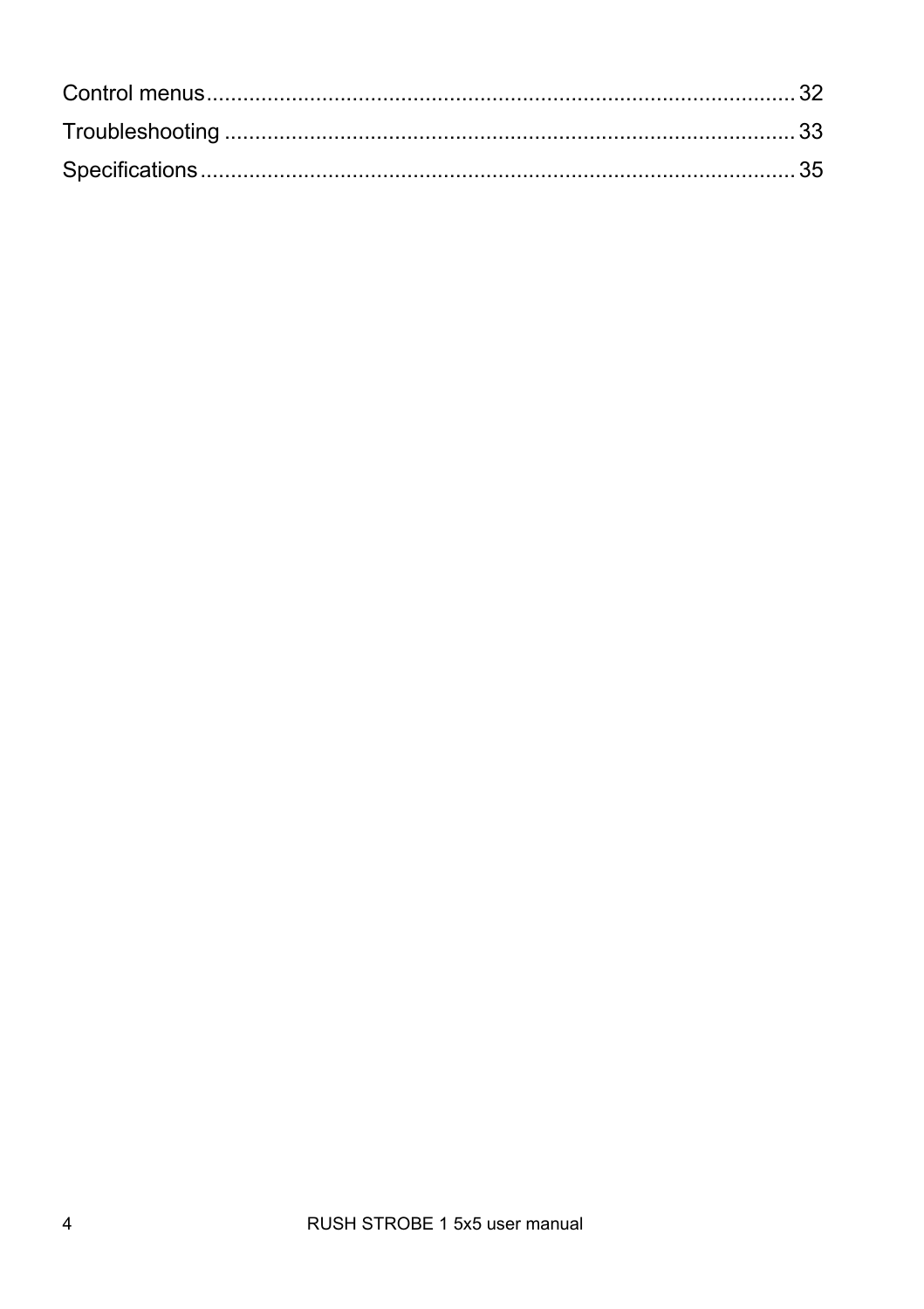### **Safety information**



#### **WARNING!**

**Read the safety precautions in this manual before installing, powering, operating or servicing this product.**

The following symbols are used to identify important safety information on the product and in this manual:



Risk of severe iniury or death.



LED light emission. Risk of eye injury.







Hot surfaces and fire hazard.



Avoid looking directly into the LED light source beam and do not view the light output with optical instruments or any device that may concentrate the beam.

This product presents risks of severe injury or death due to fire hazards, electric shock and falls.



Read this manual before installing, powering or servicing the fixture, follow the safety precautions listed below and observe all warnings in this manual and printed on the fixture. If you have questions about how to operate the fixture safely, please contact your Martin™ dealer or call the Martin 24-hour service hotline at +45 70 200 201.

Please keep this document for future consultation.



### **Protection from electric shock**

Always shut down power to the fixture before carrying out any installation or maintenance work.

Disconnect the fixture from AC power before removing or installing any cover or part and when not in use.

Always ground (earth) the fixture electrically.

Use only a source of AC power that complies with local building and electrical codes and has both overload and ground-fault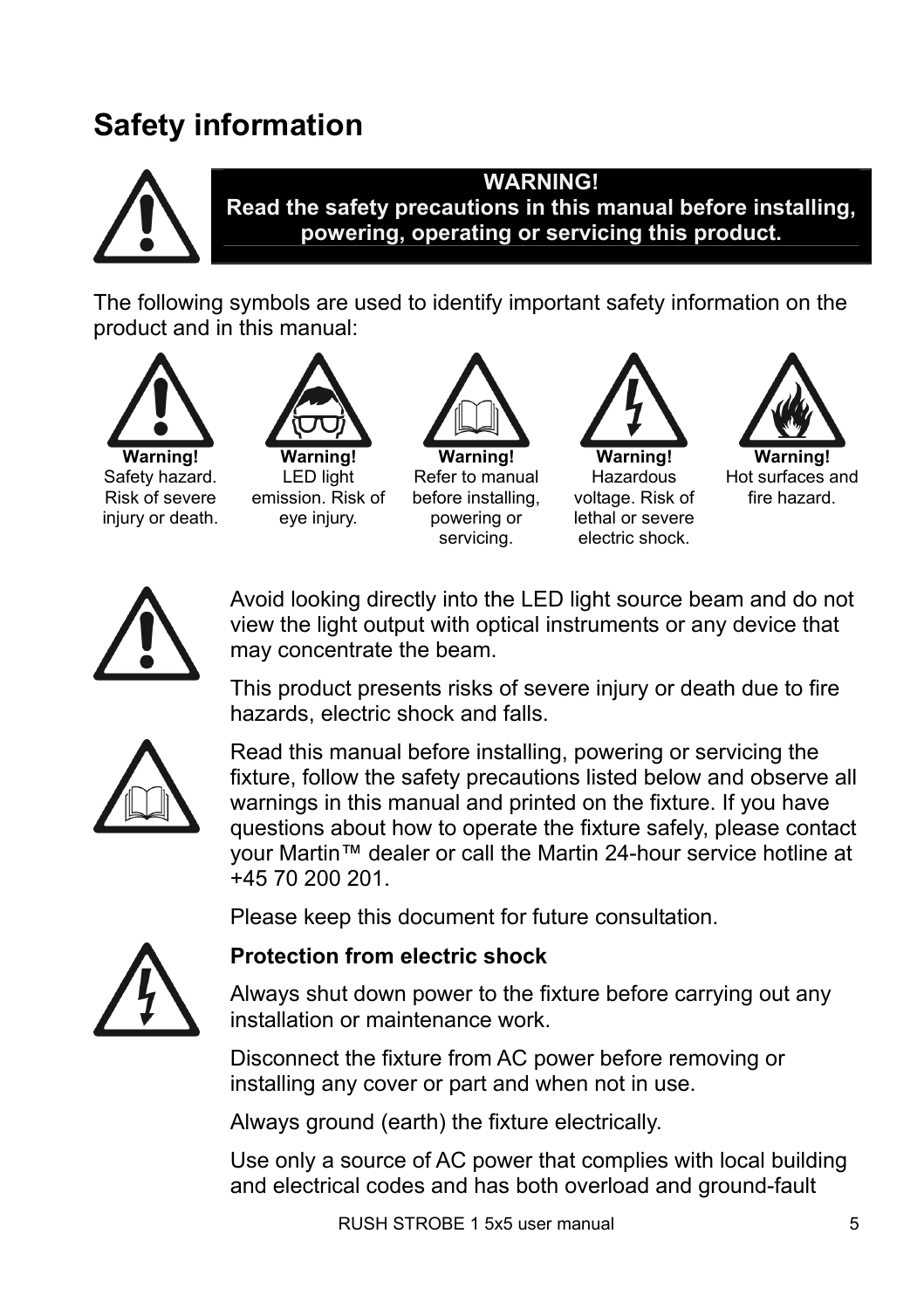(earth-fault) protection.

Replace defective fuses with ones of the specified type and rating only.

The voltage and frequency at the power throughput outlet are the same as the voltage and frequency applied to the power inlet. Only connect devices to the power outlet that accept this voltage and frequency.

Before using the fixture, check that all power distribution equipment and cables are in perfect condition and rated for the current requirements of all connected devices.

Isolate the fixture from power immediately if the power plug or any seal, cover, cable, or other component is damaged, defective, deformed, wet or showing signs of overheating. Do not reapply power until repairs have been completed

Do not expose the fixture to rain or moisture.



### **Protection from burns and fire**

Do not operate the fixture if the ambient temperature  $(T_a)$ exceeds 40° C (104° F).

The surface of the product casing can reach up to 65° C (149° F) during operation. Avoid contact by persons and materials. Allow the fixture to cool for at least 10 minutes before handling.

Keep flammable materials well away from the fixture. Keep all combustible materials (e.g. fabric, wood, paper) at least 100 mm (4 in.) away.

Ensure that there is free and unobstructed airflow around the fixture. Provide a minimum clearance of 100 mm (4 in.) around fans and air vents.

Do not illuminate surfaces within 200 mm (7.9 ins.) of the fixture.

Do not attempt to bypass thermostatic switches or fuses.

Connect only other fixtures of the same type to the power throughput sockets. Do not connect any other type of device to these sockets.

Do not stick filters, masks or other materials onto any optical component.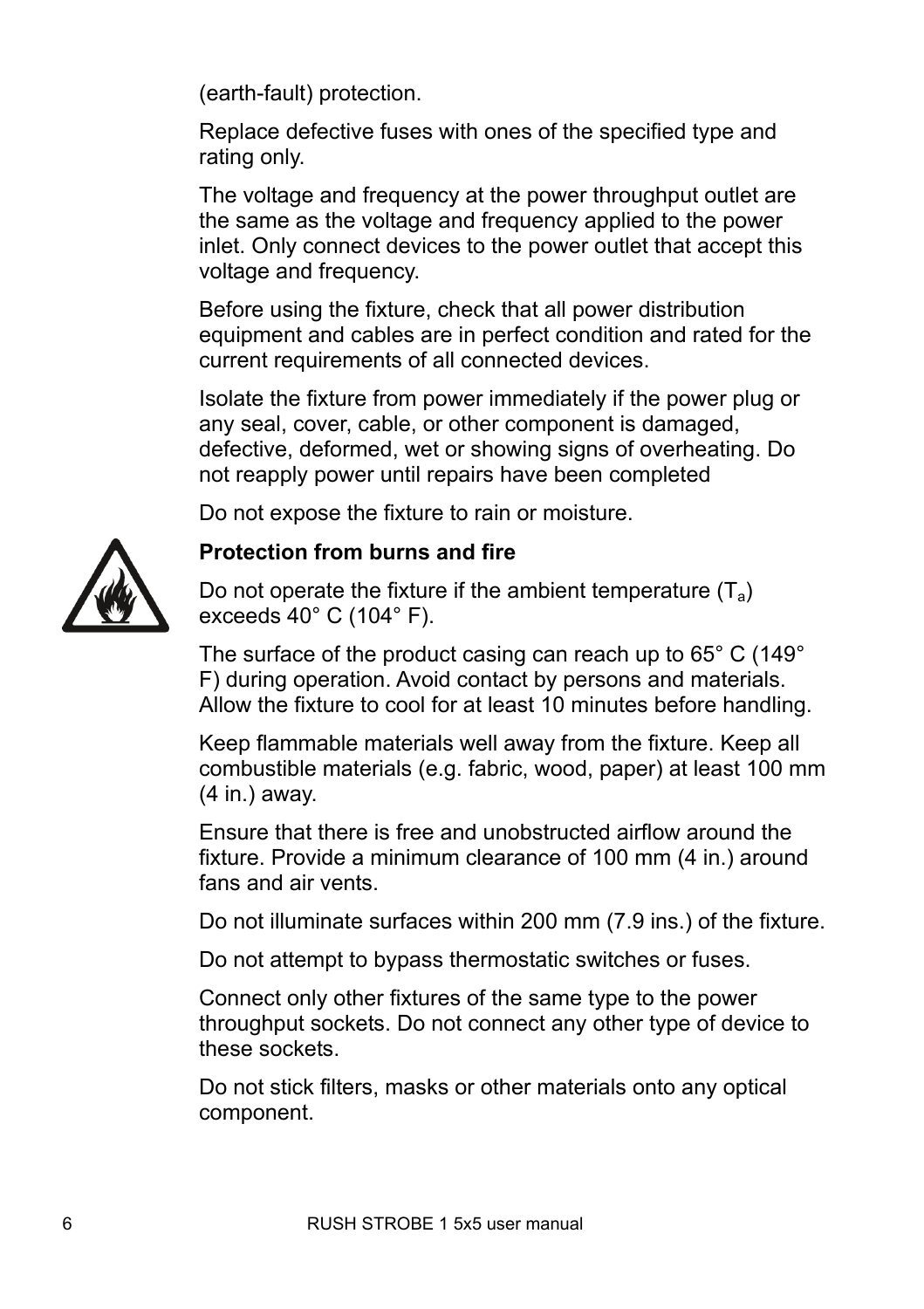

### **Protection from injury**

Do not look continuously at LEDs from a distance of less than 8.3 meters (27 ft. 3 inches) from the front surface of the fixture without protective eyewear such as shade 4-5 welding goggles. At less than this distance, the LED emission can cause eye injury or irritation. At distances of 8.3 meters (27 ft. 3 inches) and above, light output is harmless to the naked eye provided that the eye's natural aversion response is not overcome.

Do not look at LEDs with magnifiers, telescopes, binoculars or similar optical instruments that may concentrate the light output.

Ensure that persons are not looking at the LEDs from within 8.3 meters (27 ft. 3 inches) when the product lights up suddenly. This can happen when power is applied, when the product receives a DMX signal, or when certain control menu items are selected.

To minimize the risk of eye irritation or injury, disconnect the fixture from power at all times when the fixture is not in use, and provide well-lit conditions to reduce the pupil diameter of anyone working on or near the fixture.



Fasten the fixture securely to a fixed surface or structure when in use. The fixture is not portable when installed.

Ensure that any supporting structure and/or hardware used can hold at least 10 times the weight of all the devices they support.

If suspending from a rigging structure, fasten the fixture to a rigging clamp. Do not use safety cables as the primary means of support.

If the fixture is installed in a location where it may cause injury or damage if it falls, install a secondary attachment such as a safety cable that is approved by an official body such as TÜV as a safety attachment for the weight that it secures. The safety cable must comply with EN 60598-2-17 Section 17.6.6 and be capable of bearing a static suspended load that is ten times the weight of the fixture and all installed accessories.

Check that all external covers and rigging hardware are securely fastened.

Block access below the work area and work from a stable platform whenever installing, servicing or moving the fixture.

Do not operate the fixture with missing or damaged covers,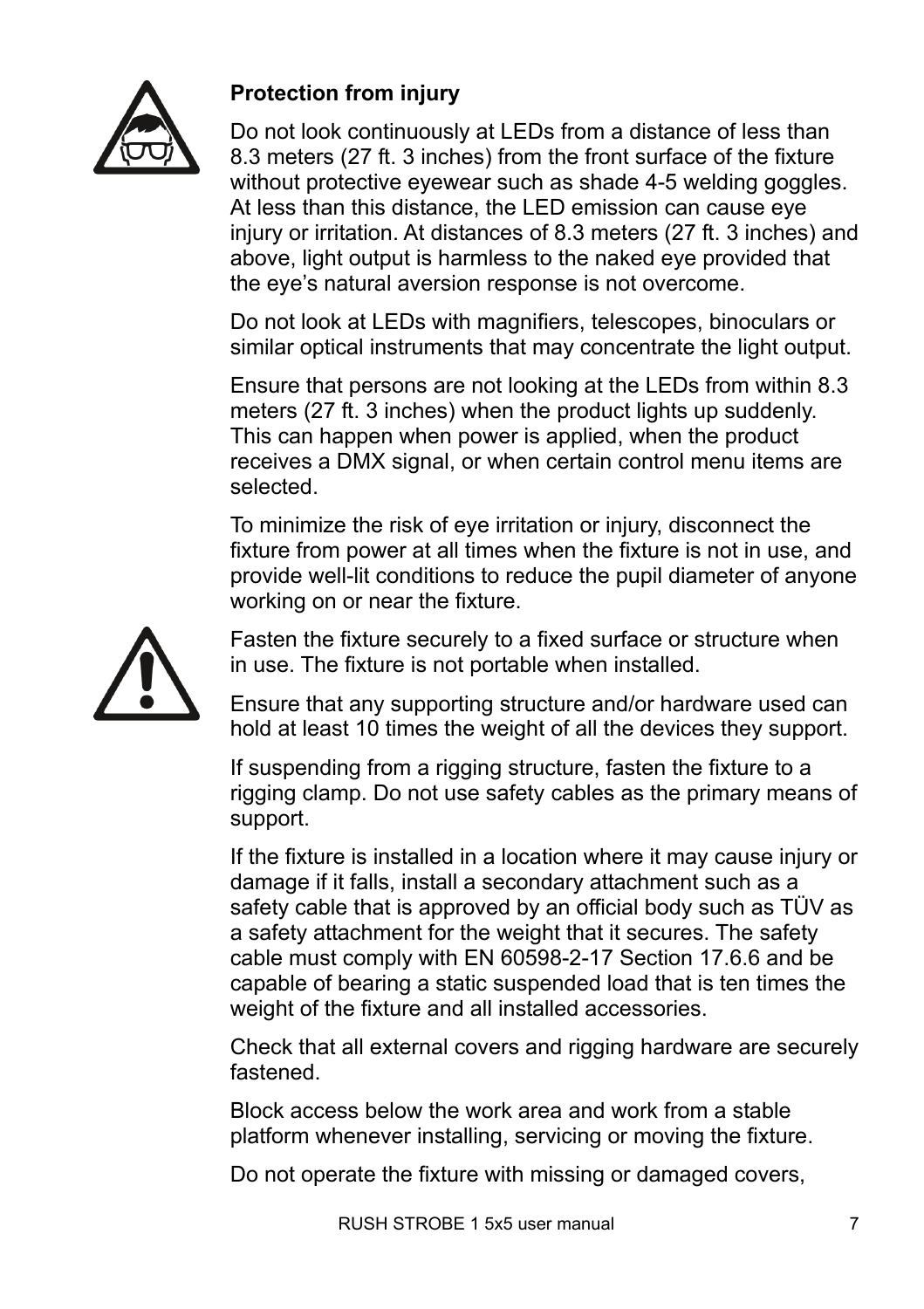shields or any optical component.

In the event of an operating problem, stop using the fixture immediately and disconnect it from power. Never attempt to use a fixture that is obviously damaged.

Do not modify the fixture or install other than genuine RUSH by Martin™ parts.

Refer any service operation not described in this manual to a qualified technician.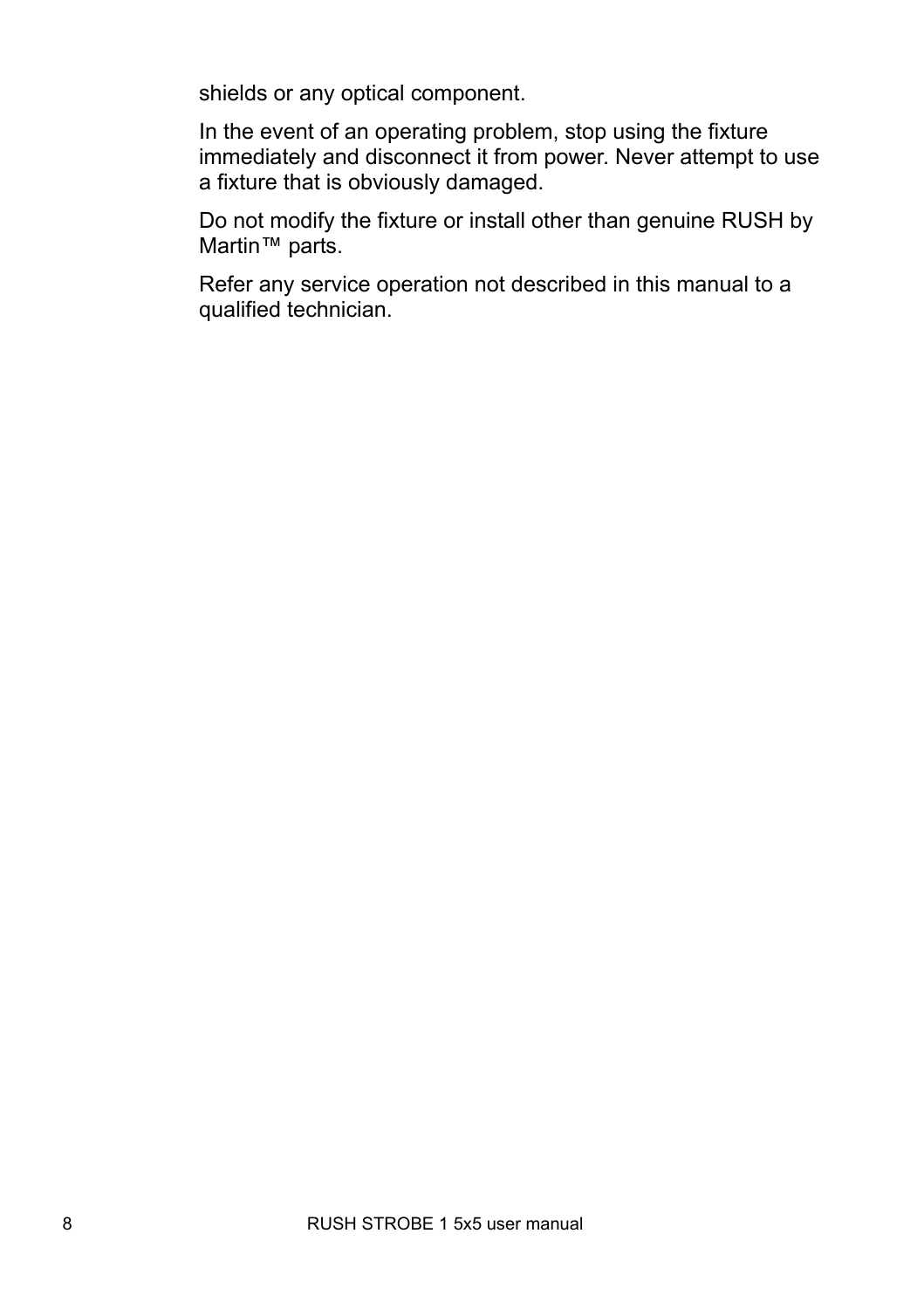### **Introduction**

The STROBE 1 5x5 is designed to provide blinder or pixel matrix chase effects. This fixture has variable speed strobe effects, built-in light chases and provides the ability to create user-defined chases, as well as alphabetic and numeric characters in light via DMX. The STROBE 1 5x5 is powered by twenty-five flicker-free 5-watt warm-white LEDs laid out in a 5 x 5 pixel array. Multiple STROBE 1 5x5s can be coupled together into a larger array.

The device is extremely rugged, lightweight and compact, and is ideal for touring or small fixed installations.

The fixture can be controlled using any DMX-compliant controller. It can also function without DMX control as a standalone device running one of the eight pre-programmed shows, with the option of sound-activated scene triggering.

We recommend the use of haze or fog to enhance STROBE 1 5x5 effects.

The fixture is supplied with this user manual and a 1.5 m (5 ft) power cable.

### **Before using the product for the first time**

- 1. Read Safety information on page 5 before installing, powering, operating or servicing the fixture.
- 2. Unpack and ensure that there is no transportation damage before using the fixture. Never attempt to operate a damaged fixture.
- 3. If the fixture is not going to be hard-wired to a mains supply, attach a local power plug (not supplied) to the end of the supplied power cable.
- 4. Before operating, ensure that the voltage and frequency of the power supply match the power requirements of the fixture. (See Specifications on page 35.)
- 5. Check the Martin Professional website at www.martin.com for the most recent user documentation and technical information about the fixture. RUSH by Martin user manual revisions are identified by the revision letter at the bottom of the inside cover.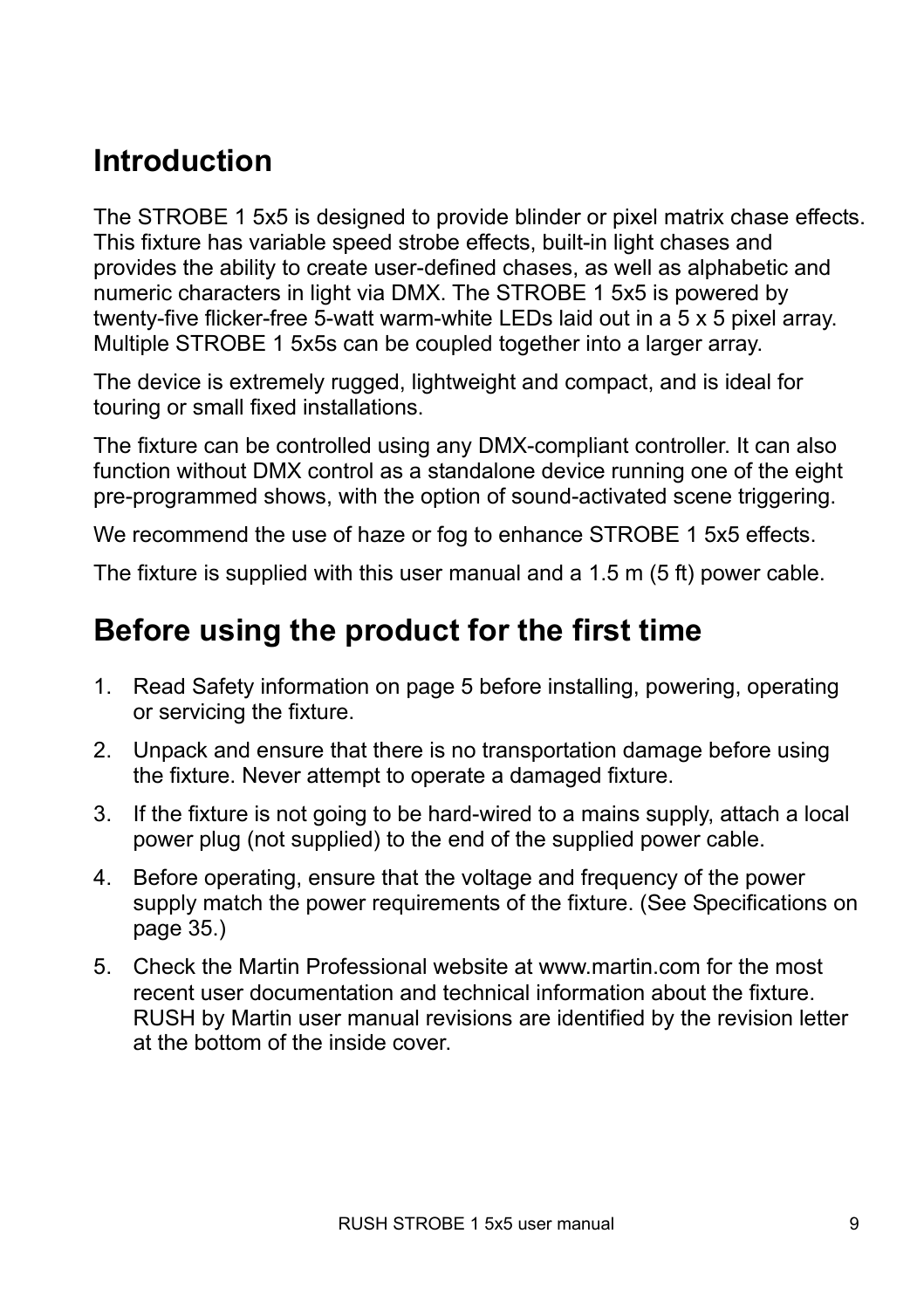### **Physical installation**



Read Safety information on page 5 before installing the fixture.

This fixture may only be installed by qualified and experienced professionals.

Block access below the work area and work from a stable platform when installing the fixture.

The fixture is designed for indoor use only and must be used in a dry location with adequate ventilation. Always ensure that none of the fixture's ventilation slots are blocked and always ensure that the product is firmly affixed to avoid vibration during operation.

The fixture can be oriented at any angle. Ensure that the mounting surfaces and hardware can support at least 10 times the weight of all fixtures and equipment to be installed on them.

Fasten the fixture securely. Do not stand it on a surface or leave it where it can be moved or can fall over. Attach a securely anchored safety cable to the fixture if it is installed in any location where it may fall and cause injury or damage if the primary attachment fails. If installing an array of multiple STROBE 1 5x5s, ensure that each of then has a safety cable that is attached to the load bearing structure and *not to an adjacent fixture!*

### **Joining fixtures**

Multiple STROBE 1 5x5s can be joined together into an array. Note that a single STROBE 1 5x5 fixture must never bear the weight of more than four other STROBE 1 5x5s that are hung beneath it, and must never bear the weight of horizontally adjacent fixtures.

- 1. When hanging a STROBE 1 5x5 beneath another, remove the brackets at the top of the fixture.
- 2. Each fixture has four built-in attachment hooks two on the bottom and two on one side—for connecting fixtures. These can be retracted (①) or extended (②) using an 4 mm L-shaped hex wrench (Allen key). Place the two fixtures to be

10 RUSH STROBE 1 5x5 user manual

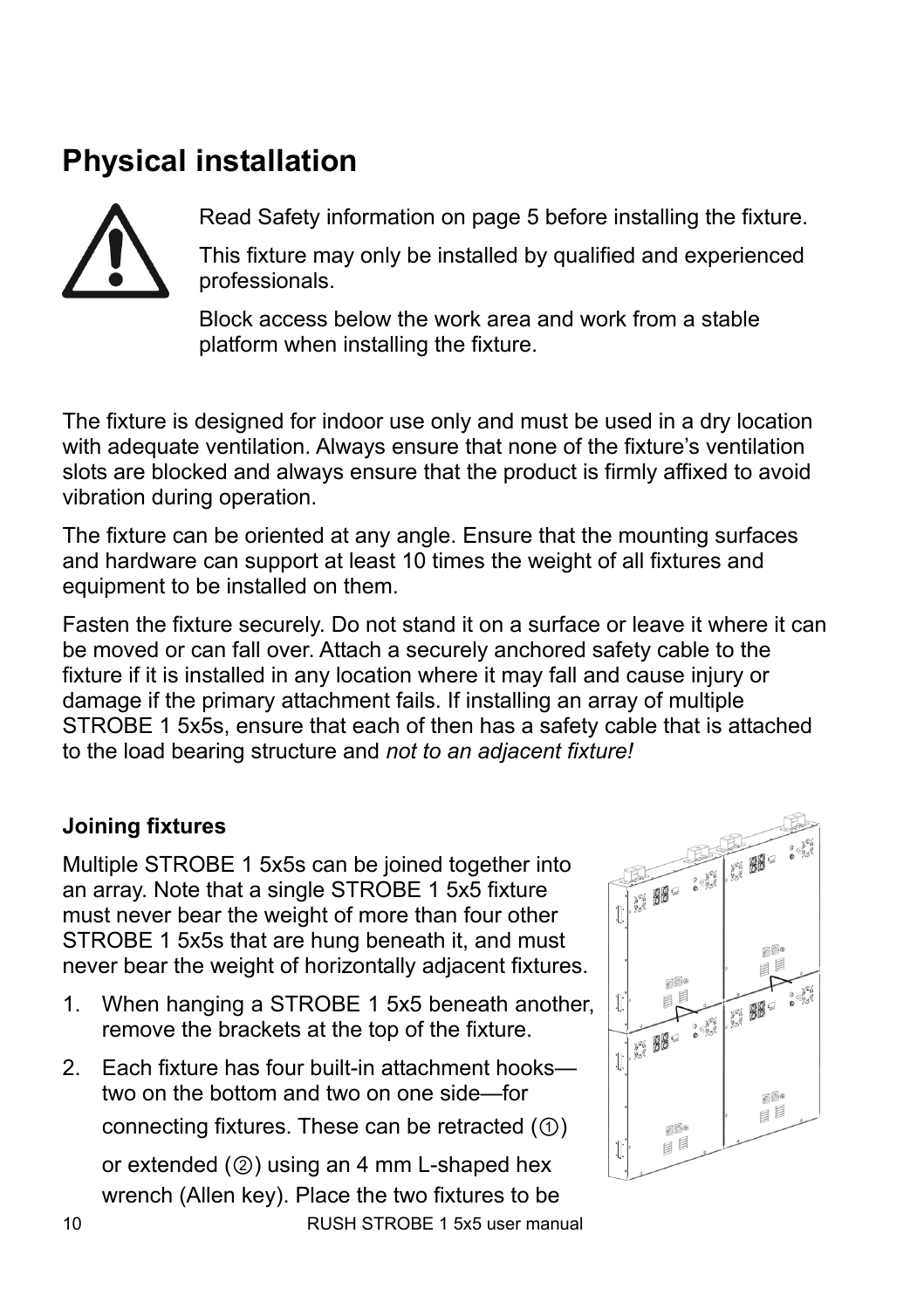attached side-by-side, and extend the hooks to connect them.



#### **Mounting on a truss**

An individual fixture or array can be clamped to a truss or similar rigging structure. When clamping to a truss:

- 1. Check that the rigging structure can support at least 10 times the weight of all fixtures and equipment to be installed on it.
- 2. Block access under the work area.
- 3. Rig the fixture or array using clamps and hardware suitable for the purpose, that are attached to the screw holes in the fixture bracket. Working from a stable platform, hang the fixture on the truss. Tighten the rigging clamps and hardware.
- 4. Secure each and every fixture against clamp failure with a secondary attachment such as an approved safety cable that is rated for the weight of the fixture. Each safety cable must be attached to the load bearing structure and *not to an adjacent fixture!*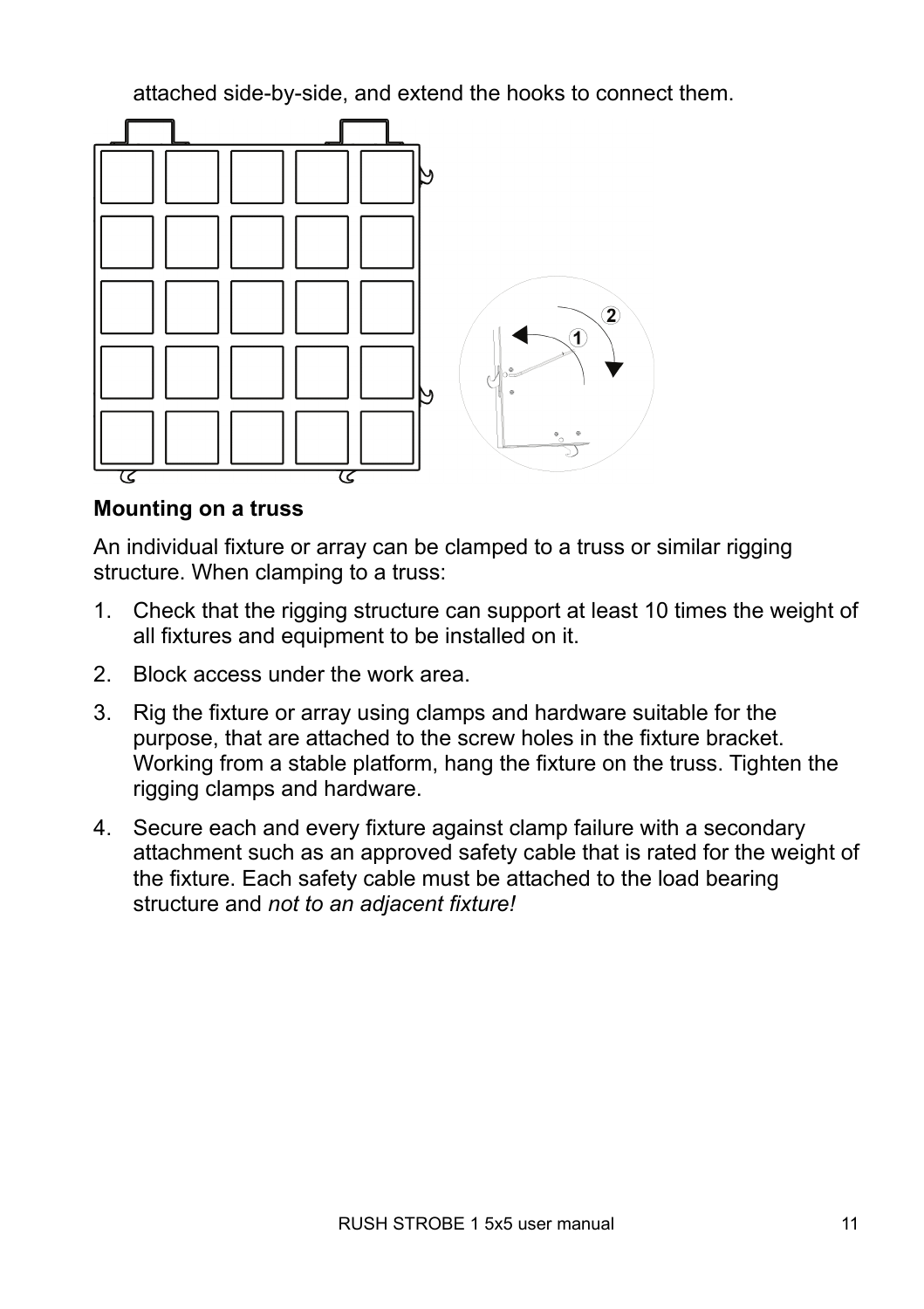### **AC power**



Read Safety information on page 5 before connecting the fixture to AC mains power.

For protection from electric shock, the fixture must be grounded (earthed). The power distribution circuit must be equipped with a fuse or circuit breaker and ground-fault (earth-fault) protection.

Socket outlets or external power switches used to supply the fixture with power must be located near the fixture and easily accessible so that the fixtures can easily be disconnected from power.

Do not insert or remove live connectors to apply or cut power, as this may cause arcing at the terminals that will damage the connectors.

Do not use an external dimming system to supply power to the fixture, as this may cause damage to the fixture that is not covered by the product warranty.

Use only PowerCon cable connectors to connect to power sockets.

Power input and throughput cables must be rated 20 A minimum, have three conductors 1.5 mm² (16 AWG) minimum conductor size and an outer cable diameter of 5 - 15 mm (0.2 - 0.6 in.). Cables must be hard usage type (SJT or equivalent) and heat-resistant to 90° C (194° F) minimum. In the EU the cable must be HAR approved or equivalent. Cables used for power throughput must meet the same specifications as for power input cables.

The fixture can be hard-wired to a building electrical installation if you want to install it permanently, or a power plug that is suitable for the local power outlets can be installed on the power cable.

The fixture has an auto-ranging power supply that accepts AC mains power at 100V~240V, 50/60 Hz. Do not apply AC mains power to the fixture at any other voltage than this.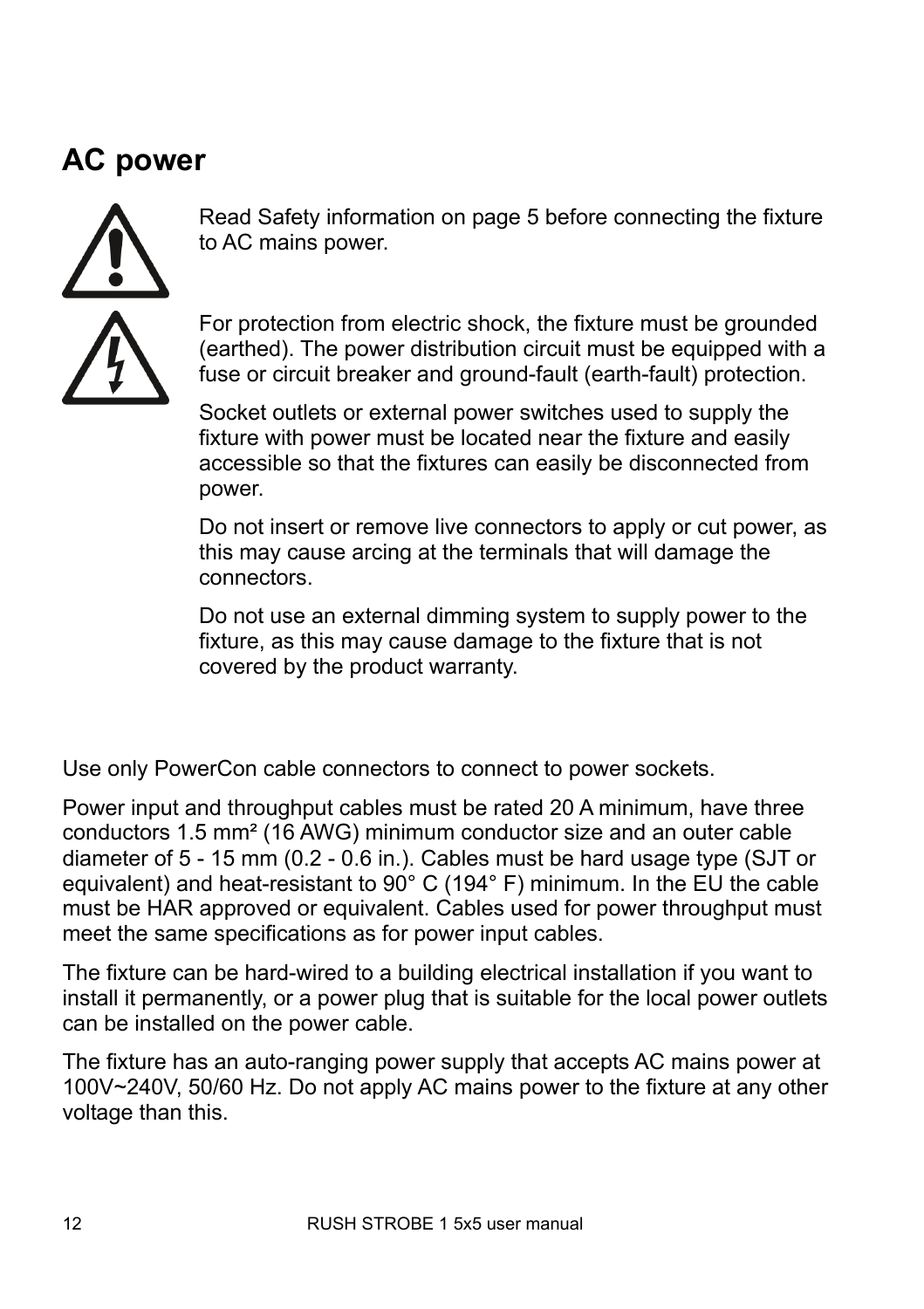Power can be relayed from one fixture to another device in a daisy-chain via the white PowerCon throughput socket. Do not connect devices to power in a chain that will exceed the power and current ratings of any cable or connector used in the chain. When using:

- 120 V 60 Hz mains power, do not connect more than 2 fixtures to power in one chain.
- 230 V 50 Hz mains power, do not connect more than 4 fixtures to power in one chain.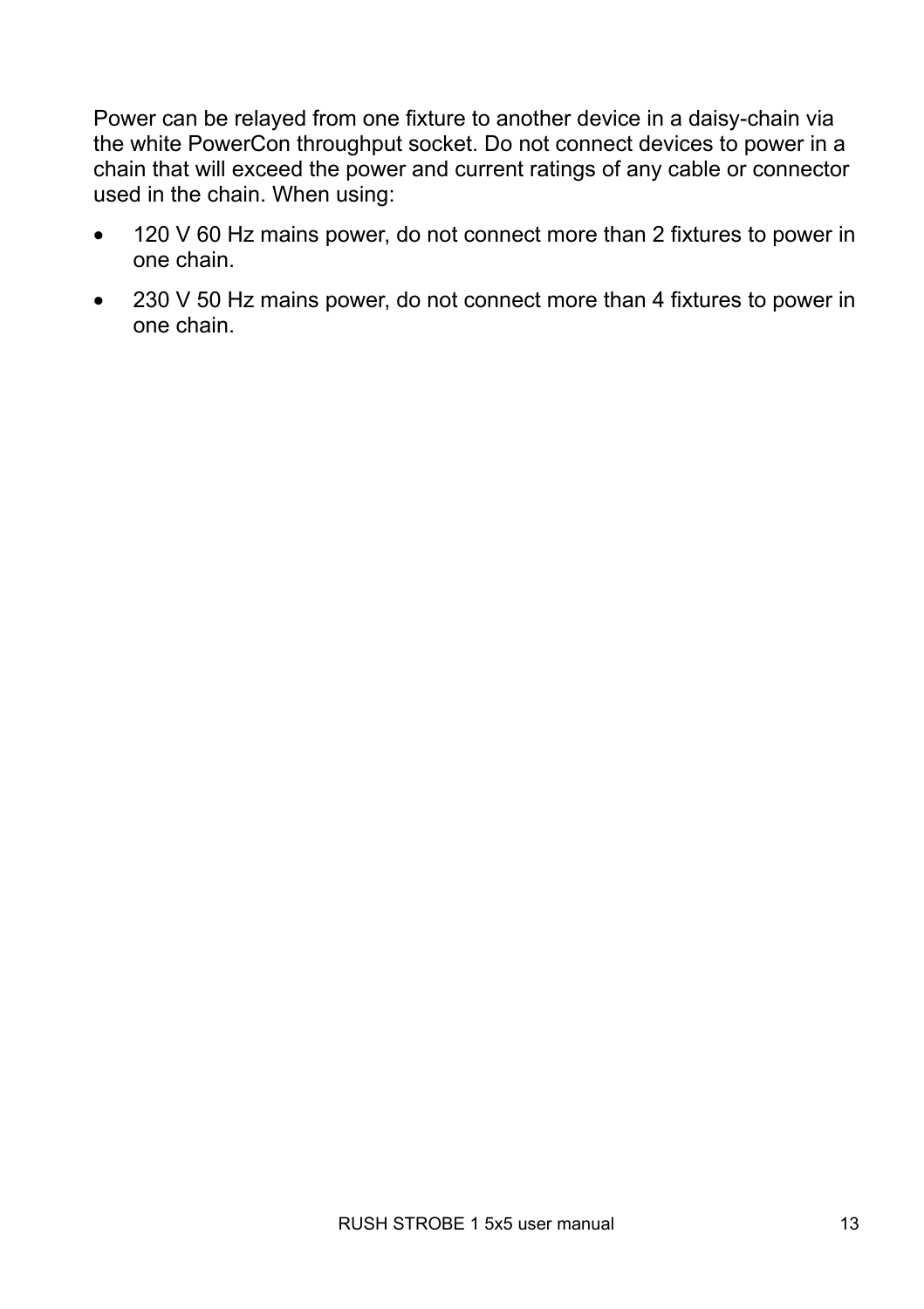### **Fixture overview**



- 1 DMX 3- & 5-pin XLR inputs and outputs
- 2 Control panel and display

The fixture has two LEDs next to the display on the rear of the fixture:

| <b>IDMX</b>   | l On     | DMX input present  |
|---------------|----------|--------------------|
| <b>ISOUND</b> | Flashing | I Sound activation |

The fixture has four buttons next to the display on the rear of the fixture:

| <b>IMENU</b>  | Activate the menu mode functions, or<br>Return to the previous level of the menu<br>structure, or<br>Press and hold to exit the menus |  |
|---------------|---------------------------------------------------------------------------------------------------------------------------------------|--|
| <b>DOWN</b>   | Go down a menu branch                                                                                                                 |  |
| UP            | Go up a menu branch                                                                                                                   |  |
| <b>IFNTFR</b> | Confirm the selected function                                                                                                         |  |

- 3 Microphone for sound activation
- 4 Safety cable attachment point
- 5 Mains power input (PowerCon blue) and output (PowerCon white)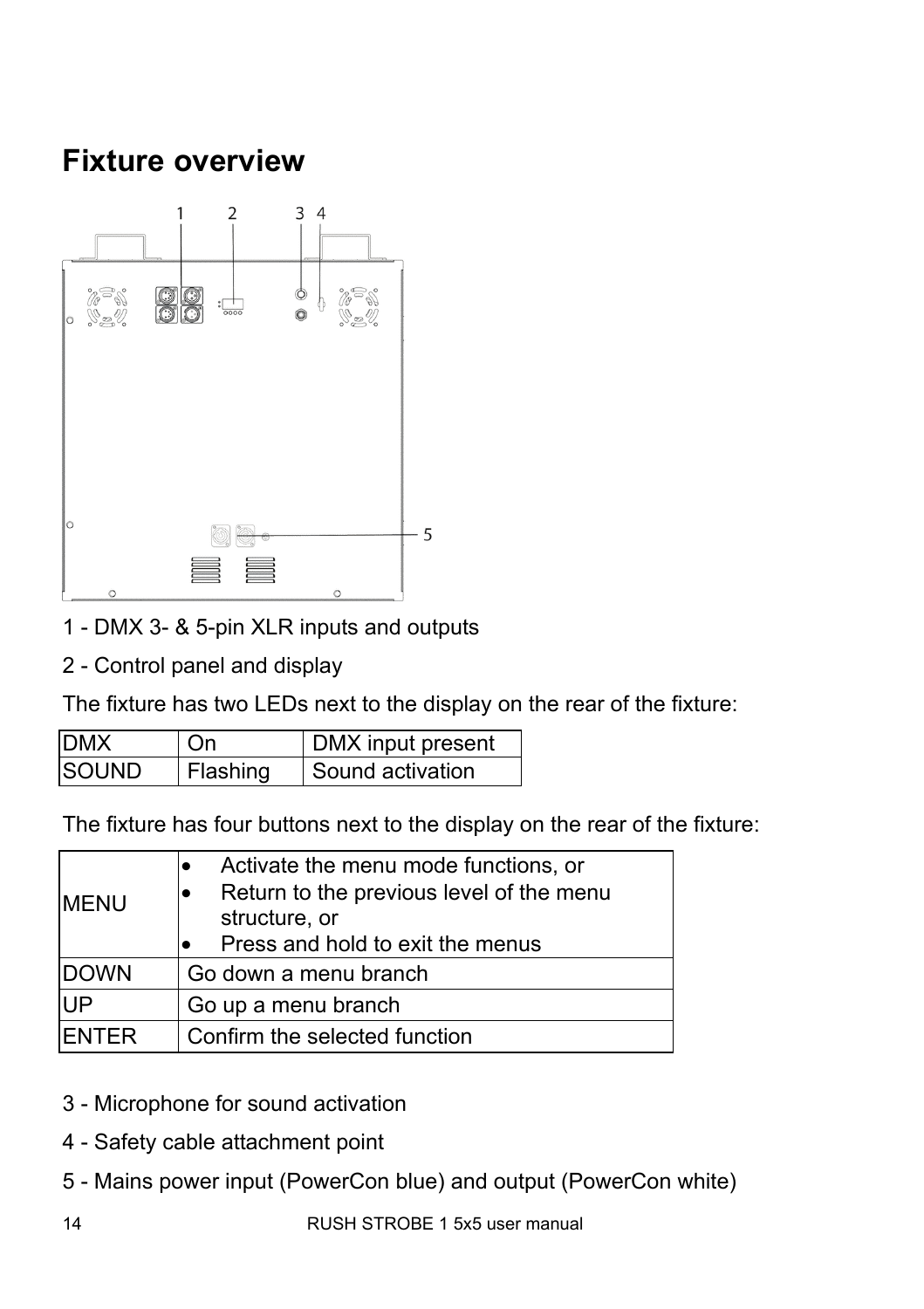### **Control data link**

A DMX 512 data link is required in order to control the fixture via DMX. We recommend the use of a controller that has pixel mapping functionality. The fixture has 3-pin and 5-pin XLR connectors for DMX data input and output.



The number of daisy-chained fixtures is limited by the number of DMX channels required by the fixtures in relation to the maximum 512 channels available in one DMX universe. Note that if independent control of a fixture is required, it must have its own DMX channels. Fixtures that are required to behave identically can share the same DMX address and channels. To add more fixtures or groups of fixtures when the above limit is reached, add a DMX universe and another daisy-chained link.

### **Tips for reliable data transmission**

Use shielded twisted-pair cable designed for RS-485 devices: standard microphone cable cannot transmit control data reliably over long runs. 24 AWG cable is suitable for runs up to 300 meters (1000 ft.). Heavier gauge cable and/or an amplifier is recommended for longer runs. The pin-out on all connectors is pin  $1 =$  shield, pin  $2 =$  cold  $(-)$ , and pin  $3 =$  hot  $(+)$ . Pins 4 and 5 in the 5-pin XLR connectors are not used in the fixture but are available for possible additional data signals as required by the DMX512-A standard. Standard pin-out is pin  $4 =$  data 2 cold  $(-)$  and pin  $5 =$  data 2 hot  $(+)$ .

To split the link into branches, use a splitter, such as the Martin 4-Channel Opto-Isolated RS-485 Splitter/Amplifier. Terminate the link by installing a termination plug in the output socket of the last fixture. The termination plug, which is a male XLR plug with a 120-Ohm, 0.25-Watt resistor soldered between pins 2 and 3, "soaks up" the control signal so it does not reflect and cause interference. If a splitter is used, terminate each branch of the link.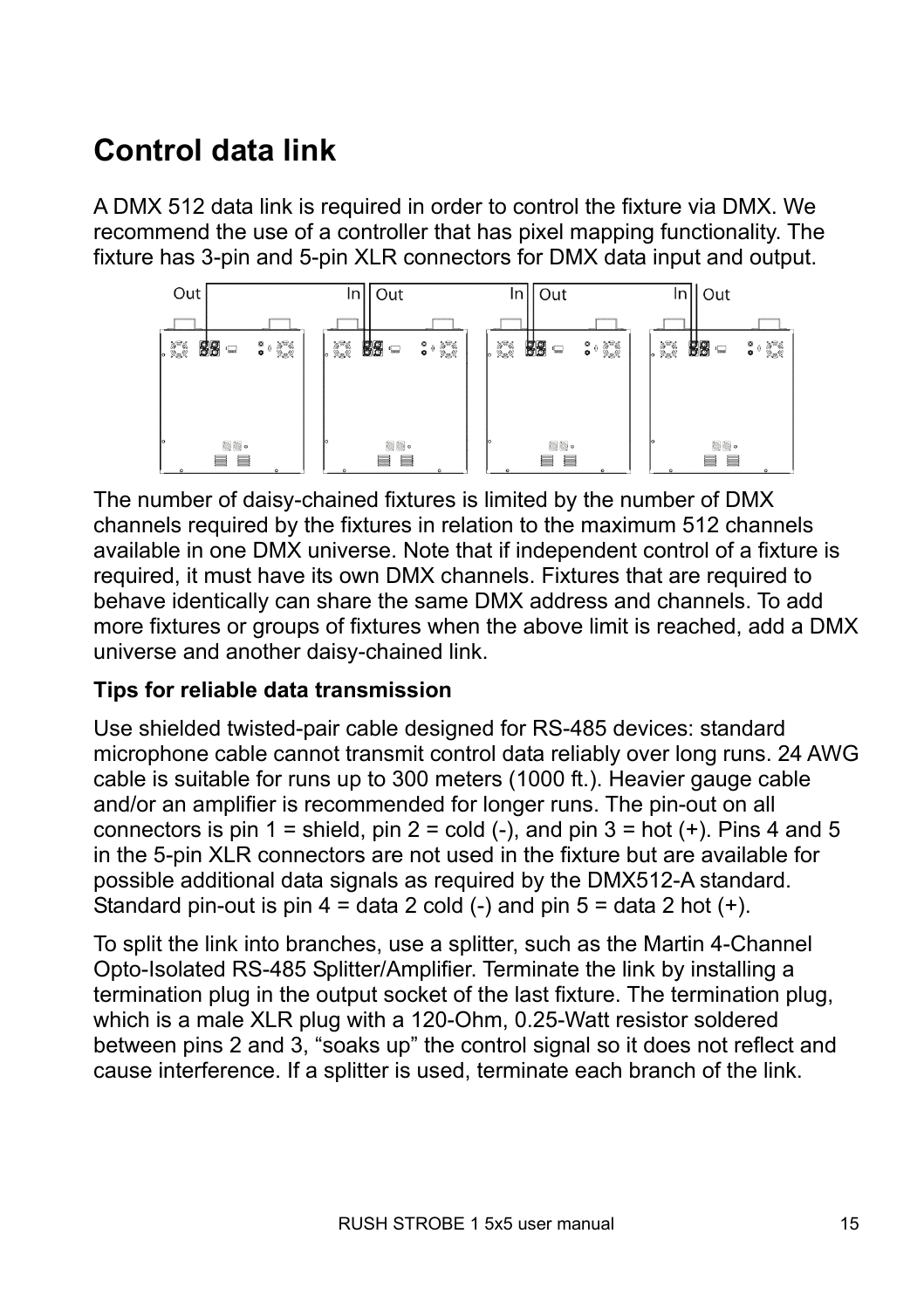### **Connecting the data link**

To connect the fixture to data:

- 1. Connect the DMX data output from the controller to the closest fixture's male XLR DMX input connector.
- 2. Connect the DMX output of the fixture closest to the controller to the DMX input of the next fixture and continue connecting fixtures output to input. Terminate the last fixture on the link with a 120-Ohm resistor.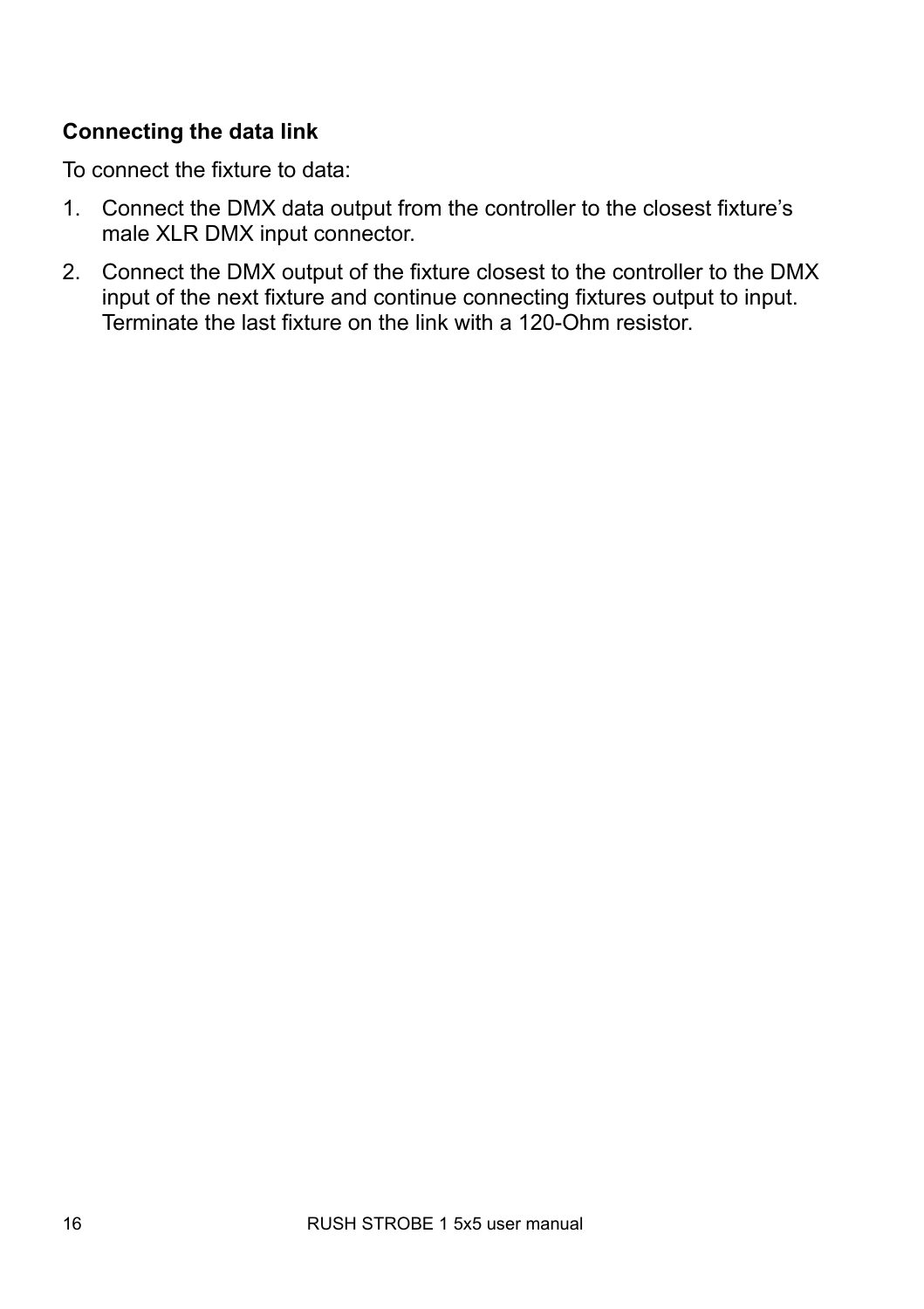### **Fixture setup**

This section explains the fixture characteristics that can be set that determine how it can be controlled and will behave. These settings are made using the menus available from the control panel, and are retained, even when the fixture is powered off.

### **Using the control menus**

A map of the control menu structure can be found in Control menus on page 32.

To access the control menus, press the MENU button. Navigate the menu structure using the MENU, ENTER, DOWN and UP buttons. Select any required menu option using the ENTER button. To return to a higher level in the menu structure without any change press the MENU button (this will occur automatically after an interval where there has been no user input.).

### **DMX addressing**



The DMX address, also known as the start channel, is the first channel used to receive instructions from a DMX controller. The fixture can be controlled using signals sent by a DMX controller on a number of channels (4, 25 or 29, depending on the DMX mode that has been set). Each DMX controlled fixture must have a DMX address set. For example, if a fixture has a DMX address of 10 and it is in 4-channel DMX mode, then it uses channels 10, 11, 12 and 13. The following fixture in the DMX chain could then be set to a DMX address of 14.

For independent control, each fixture must be assigned its own control channels. Two fixtures of the same type may share the same address, if identical behavior is desired. Address sharing can be useful for diagnostic purposes and symmetric control, particularly when combined with the inverse pan and tilt options.

The DMX address is configured using the  $Bd$ d $\overline{d}$  menu in the control panel.

To set the fixture's DMX address:

- 1. Select  $\overline{Hd\overline{d}}$  and press the ENTER button.
- 2. Use the UP and DOWN buttons to select the address (1 to 512).
- 3. Once the address has been selected, press the ENTER button to set it (or, to return to a higher level of the menu structure without any change press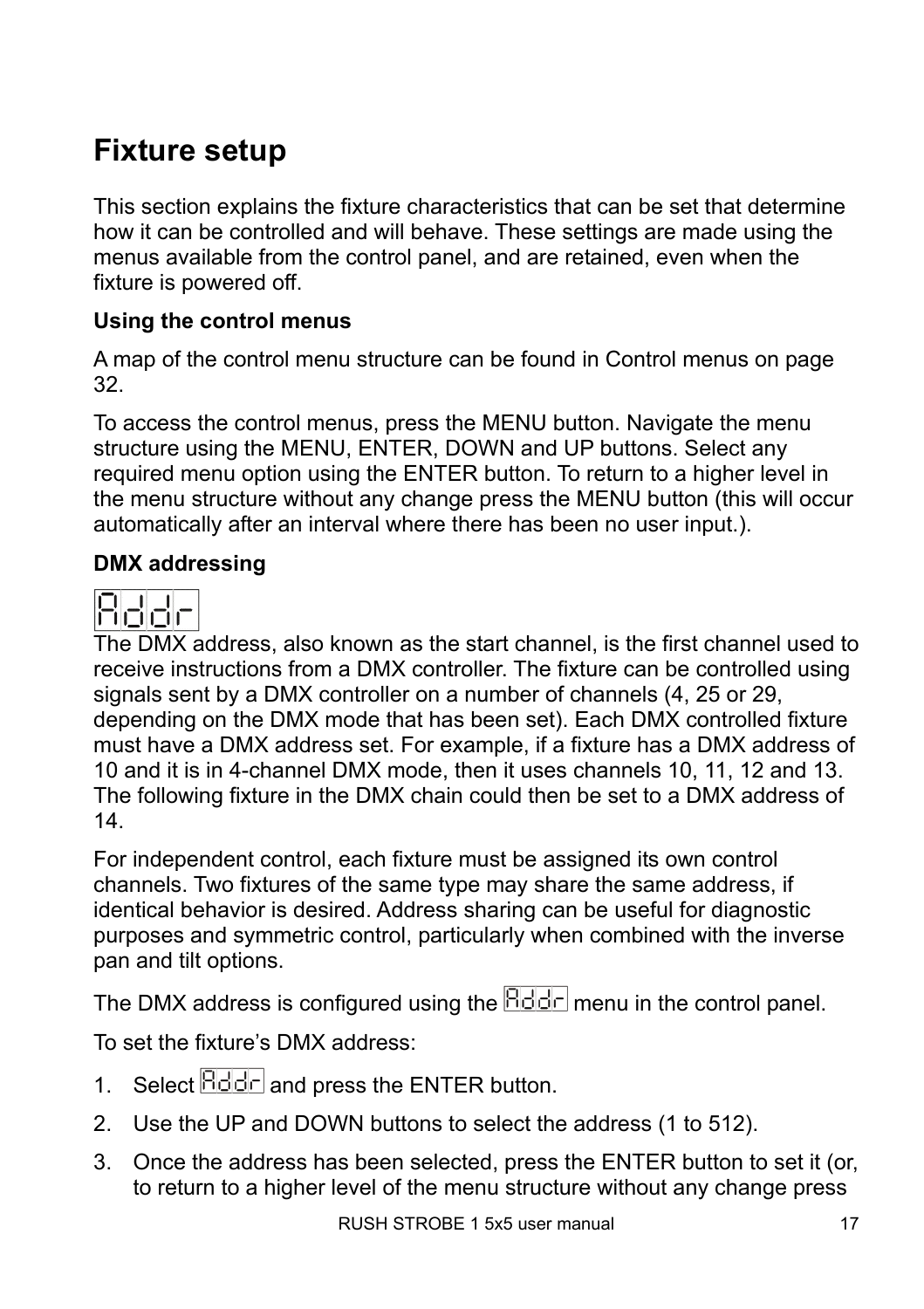the MENU button).

### **DMX channel modes**



The fixture provides three control modes enabling varying degrees of DMX control and enabling the efficient use of DMX channel bandwidth. Each of these modes is documented in detail in DMX protocol on page 25 and they are summarized briefly here:

| DMX channel | <b>Description</b>                                           |
|-------------|--------------------------------------------------------------|
| mode        |                                                              |
| 4 channels  | Sound-activated stand-alone, line, number or letter effects, |
|             | full range dimming and strobe effects.                       |
| 25 channels | Dimming control of individual LED pixels.                    |
| 29 channels | Dimming control of individual LED pixels. Sound-activated    |
|             | stand-alone, line, number or letter effects, full range      |
|             | dimming and strobe effects.                                  |

To set the fixture's DMX channel mode:

- 1. Select  $\boxed{\begin{bmatrix} \begin{bmatrix} \begin{bmatrix} \begin{bmatrix} \begin{bmatrix} \begin{bmatrix} \begin{bmatrix} \begin{bmatrix} \begin{bmatrix} \begin{bmatrix} \begin{bmatrix} \begin{bmatrix} \begin{bmatrix} \begin{bmatrix} \begin{bmatrix} \begin{bmatrix} \begin{bmatrix} \begin{bmatrix} \begin{bmatrix} \begin{bmatrix} \end{bmatrix} \end{bmatrix} \end{bmatrix} \end{bmatrix} \end{bmatrix} \end{bmatrix} \end{bmatrix}}end{bmatrix}}end{bmatrix}}$
- 2. Use the DOWN and UP buttons to select the **HEH, CHEH, or CHEH** DMX channel mode.
- 3. Once the mode has been selected, press the ENTER button to set it (or, to return to a higher level of the menu structure without any change press the MENU button).

### **Show mode**



In the absence of a DMX control signal, show mode provides standalone preprogrammed light shows. Show mode can be combined with sound activation to provide a music-synchronized light show.

To set a fixture's show mode:

- 1. Select  $\boxed{\frac{\square \square \square \square}{\square}}$  and press the ENTER button.
- 2. Use the DOWN and UP buttons to select show 0~8. Shows 1-8 are preprogrammed shows. Show 0 executes a random show.
- 3. Once the mode has been selected, press the ENTER button to set (or, to return to a higher level of the menu structure without any change press the MENU button).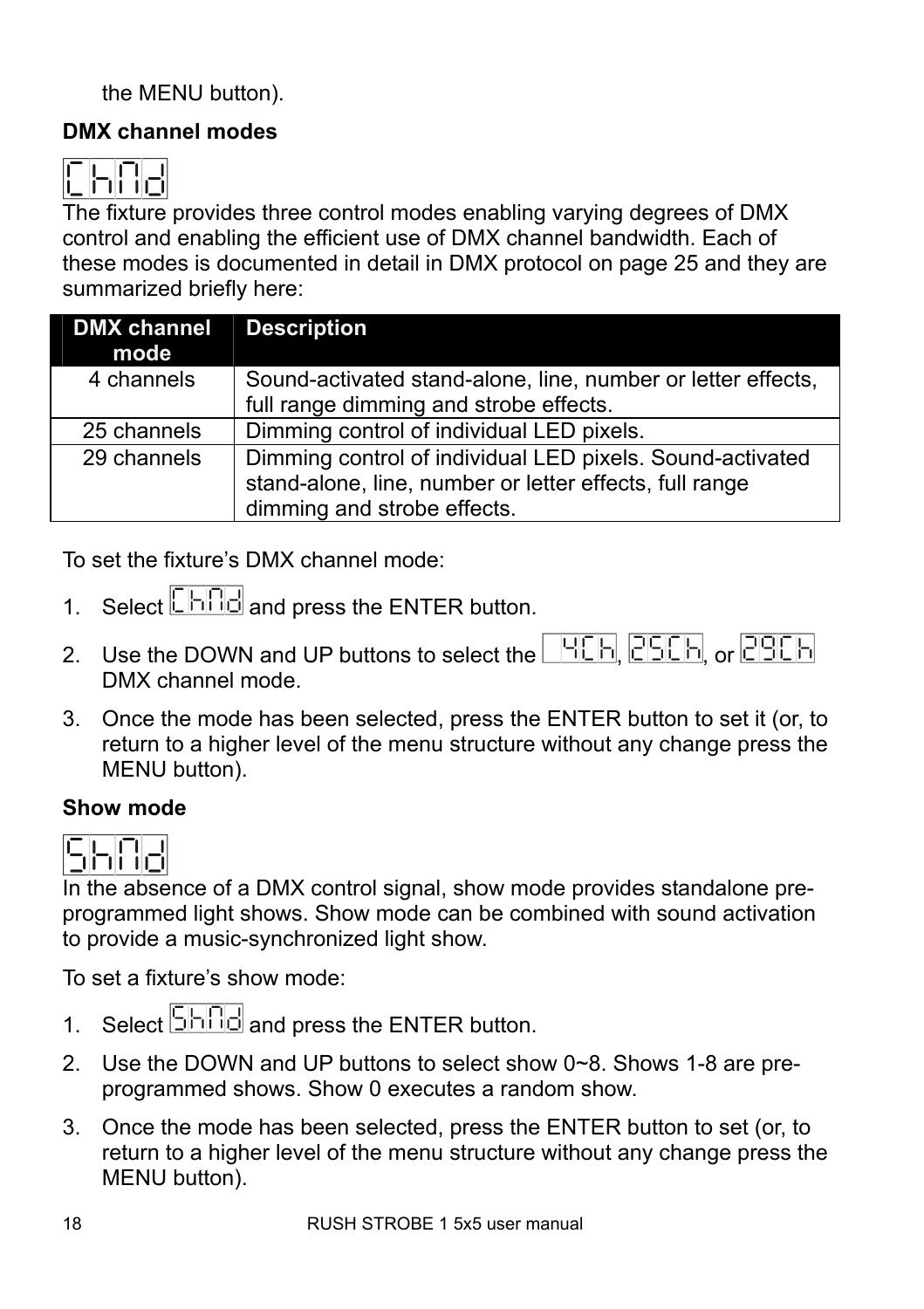### **Manual settings**

**Ranu** 

To manually set individual dimmer or strobe settings:

- 1. Select  $\boxed{\Box \Box \Box}$  and press the ENTER button.
- 2. Use the DOWN and UP buttons to choose **dimmer**) or **SEF** (strobe). Press the ENTER button to select (or, to return to the higher level of the menu structure without any change press the MENU button).
- 3. Use the DOWN and UP buttons to specify a value for the chosen effect from 0 to 255.
- 4. To return to a higher level of the menu structure, press the MENU button.

### **Sound activation**



The fixture has a built-in microphone that can be used to synchronize its behavior to the beat of music. When the fixture is not connected to a DMX controller, and is running in Show Mode, it can be set to trigger scene changes (effects and color changes) in synch with music.

To turn on sound activation:

- 1. Select <u>5oUnand press</u> the ENTER button.
- 2. Use the DOWN and UP buttons to select  $\Box$   $\Box$  (sound activation on) or  $\overline{OFE}$  (sound activation off).
- 3. Once the mode has been selected, press the ENTER button to set it (or, to return to a higher level of the menu structure without any change press the MENU button).

### **Blackout**



You can blackout the fixture using the control menu:

- 1. Select  $\boxed{5 \square \square}$  and press the ENTER button.
- 2. Use the DOWN and UP buttons to select YES (blackout) or NO (do not blackout). Press the ENTER button to set (or, to return to a higher level of the menu structure without any change press the MENU button).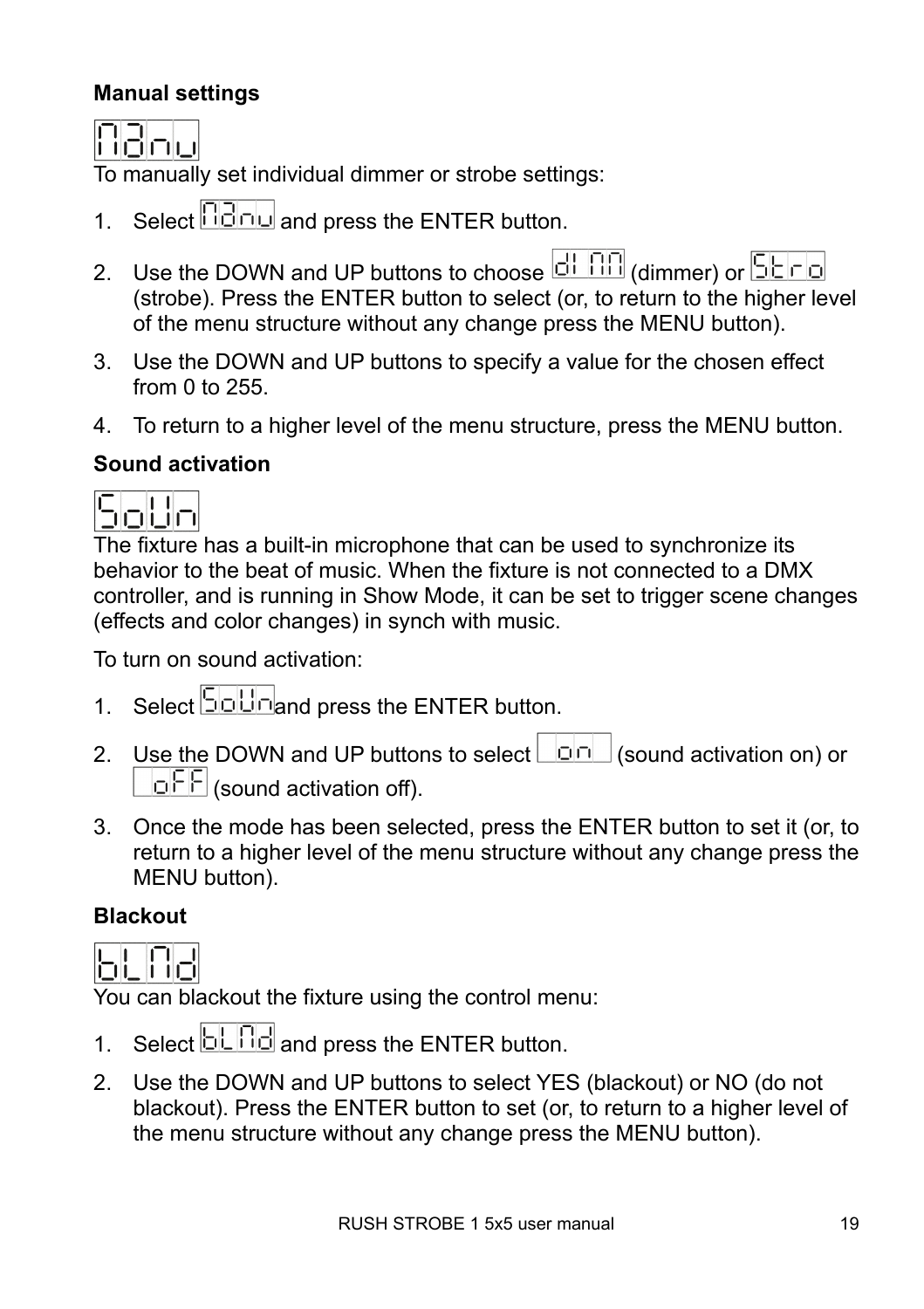### **LED display on/off**



To set the LED display to be on all the time, or to automatically switch off when not in use:

- 1. Select  $\mathbb{L} \overline{\mathbb{C} \mathbb{d}}$  menu and press the ENTER button.
- 2. Use the DOWN and UP buttons to select the ON (LED on) or OFF (LED off when not in use). Press the ENTER button to set (or, to return to a higher level of the menu structure without any change press the MENU button).

### **LED display inversion**



To invert the LED display:

- 1. Select  $\frac{d}{dE}$   $\frac{d}{dE}$  menu and press the ENTER button.
- 2. Use the DOWN and UP buttons to select the  $\frac{1}{\Box \Box \Box}$  (normal display orientation) or  $\overline{dS}$  IP (invert display). Press the ENTER button to set (or, to return to a higher level of the menu structure without any change press the MENU button).

### **Auto test**



To perform a complete test of all of the fixture functions:

- 1. Select  $\boxed{\text{PSE}}$  and press the ENTER button. The fixture will run a self-test routine.
- 2. To return to a higher level of the menu structure, press the MENU button.

### **Fixture time**



To display the fixture's operating hours counter:

- 1. Select  $\boxed{\Box \Box \Box}$  and press the ENTER button. The display will show the number hours the unit has been run.
- 2. To return to a higher level of the menu structure, press the MENU button.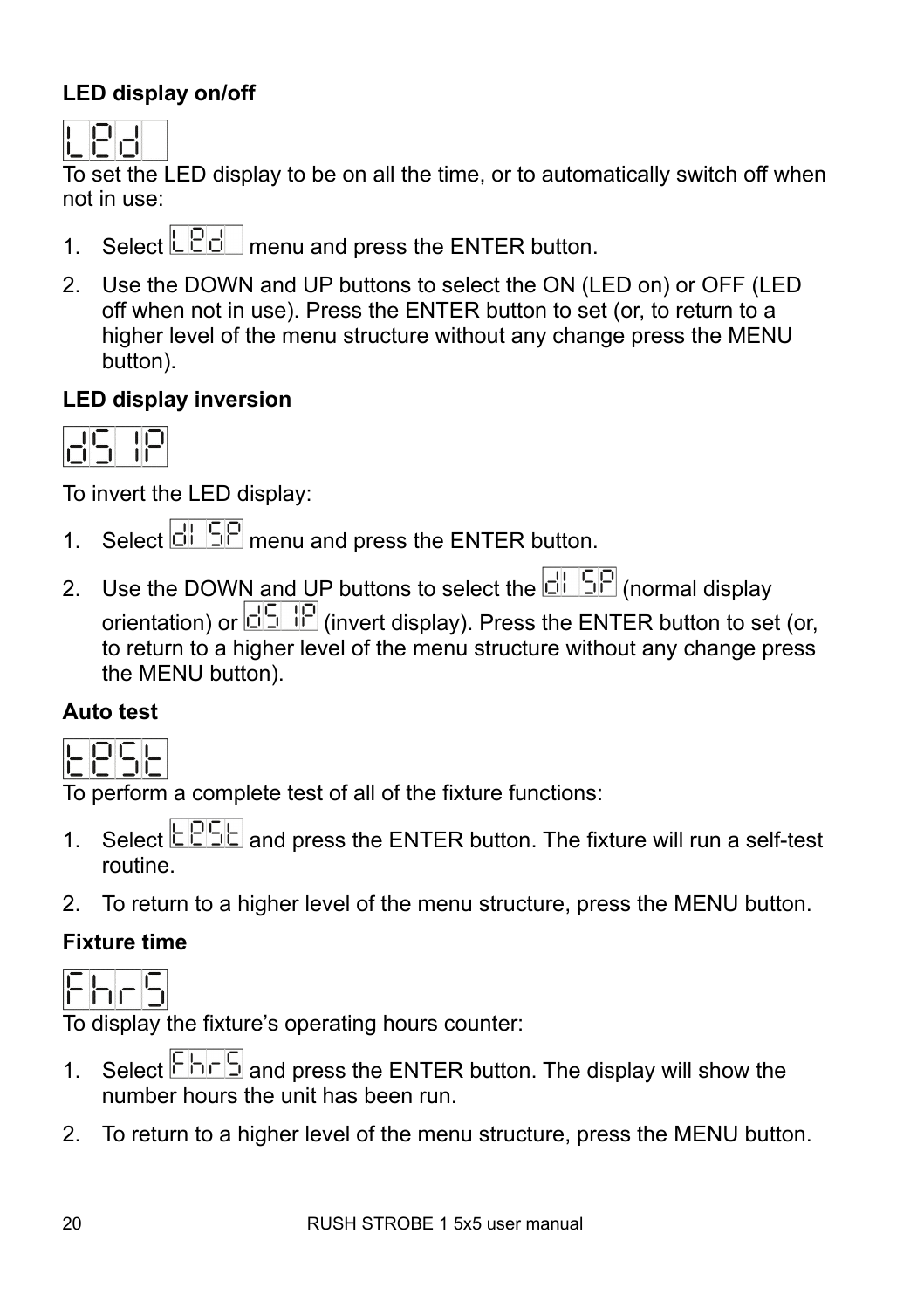### **Firmware version**

To display the fixture's installed firmware version number:

- 1. Select  $\Box$  and press the ENTER button. The display will show the version of software installed on the fixture.
- 2. To return to a higher level of the menu structure, press the MENU button.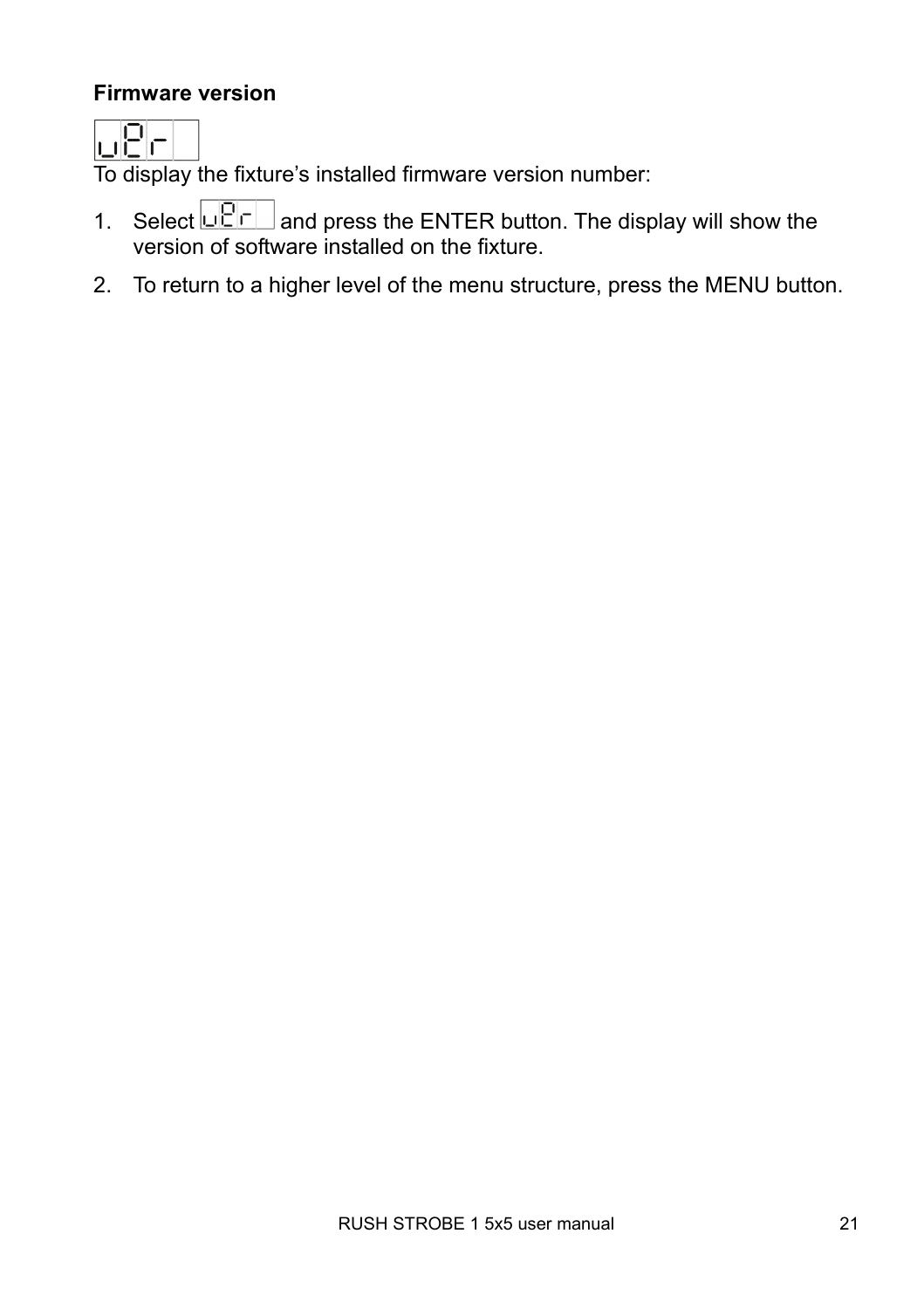### **Effects**

This section describes DMX-controllable effects that require particular explanation. See DMX protocol on page 25 for a full list of the DMX channels and values required to control the different effects.

#### **Line, number or letter effects**

Line effects (30 variable speed pre-programmed effects), numbers (0~9, count up or countdown)) or letters (A~Z) can be used in 4- and 29-channel DMX modes.

#### **Strobe effects**

The strobe effects in 4- and 29-channel DMX modes provide instant open variable speed, and sound-activated strobe effects.

### **Electronic dimming**

Overall intensity of all pixels can be adjusted in 4- and 29-channel DMX modes. Individual pixels can be dimmed in 25- and 29-channel DMX modes.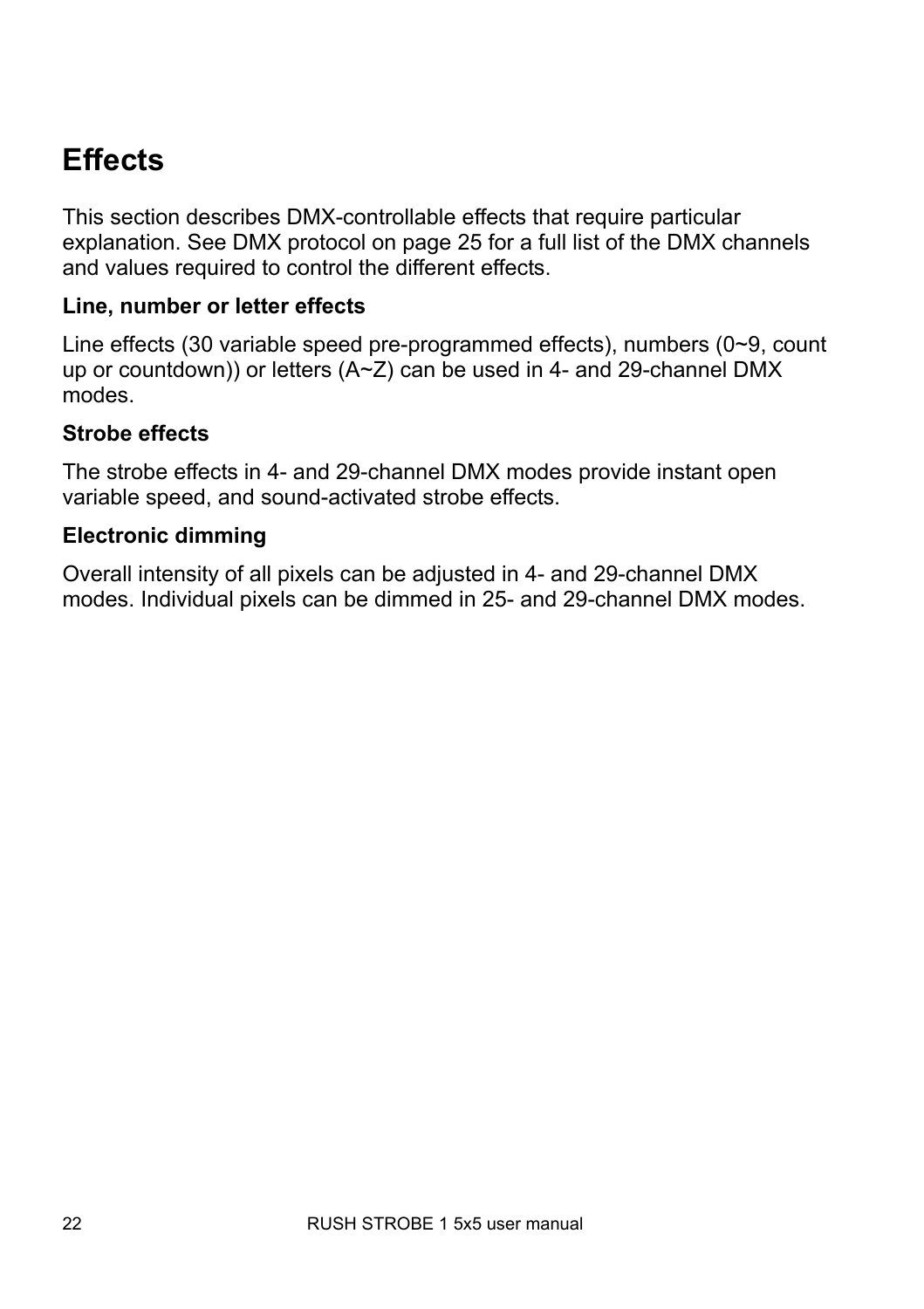### **Maintenance**



Read Safety information on page 5 before maintaining the fixture. Always comply with the safety instructions.

Refer any service operation not described in this user manual to a qualified service technician.

Excessive dust, smoke fluid, and particle buildup degrades performance, causes overheating and will damage the fixture. Damage caused by inadequate cleaning or maintenance is not covered by the product warranty.

Always disconnect mains power before cleaning or servicing the fixture.

Fixtures must be serviced in an area where there is no risk of anyone being injured by failing parts, tools or other materials.

### **Cleaning**

The cleaning of external optical lenses must be carried out periodically to optimize light output. Cleaning schedules for lighting fixtures vary greatly depending on the operating environment. It is therefore impossible to specify precise cleaning intervals for the fixture. Environmental factors that may result in a need for frequent cleaning include:

- Use of smoke or fog machines.
- High airflow rates (near air conditioning vents, for example).
- Presence of cigarette smoke.
- Airborne dust (from stage effects, building structures and fittings or the natural environment at outdoor events, for example).

If one or more of these factors is present, inspect fixtures within their first 100 hours of operation to see whether cleaning is necessary. Check again at frequent intervals. This procedure will allow you to assess cleaning requirements in your particular situation. If in doubt, consult your RUSH by Martin dealer about a suitable maintenance schedule.

Use gentle pressure only when cleaning, and work in a clean, well-lit area. Do not use any product that contains solvents or abrasives, as these can cause surface damage.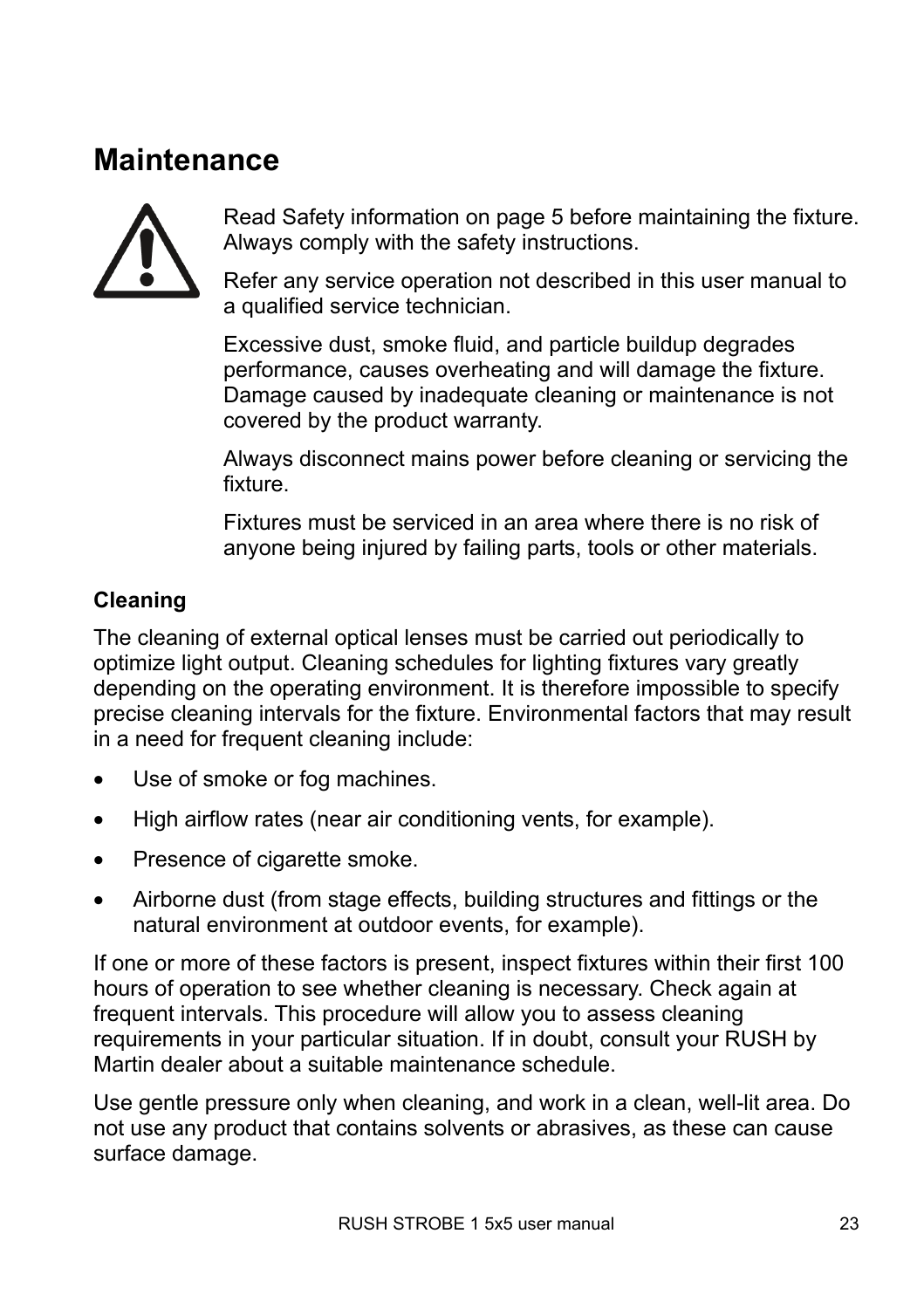To clean the fixture:

- 1. Disconnect the fixture from power and allow it to cool for at least 10 minutes.
- 2. Vacuum or gently blow away dust and loose particles from the outside of the fixture and the air vents with low-pressure compressed air.
- 3. Clean the LED lenses by wiping gently with a soft, clean lint-free cloth moistened with a weak detergent solution. Do not rub the surface hard: lift particles off with a soft repeated press. Dry with a soft, clean, lint-free cloth or low-pressure compressed air. Remove stuck particles with an unscented tissue or cotton swab moistened with glass cleaner or distilled water.
- 4. Check that the fixture is dry before reapplying power.

### **Service and repairs**

There are no user serviceable parts inside the fixture. Do not open the housing.

Never try to repair the fixture by yourself as this may result in damage, malfunction and it may potentially void your product warranty. The equipment must only be serviced or repaired by an authorized RUSH by Martin service technician.

Installation, on-site service and maintenance can be provided worldwide by the Martin Professional Global Service organization and its approved agents, giving owners access to Martin's expertise and product knowledge in a partnership that will ensure the highest level of performance throughout the product's lifetime. Please contact your RUSH by Martin supplier for details.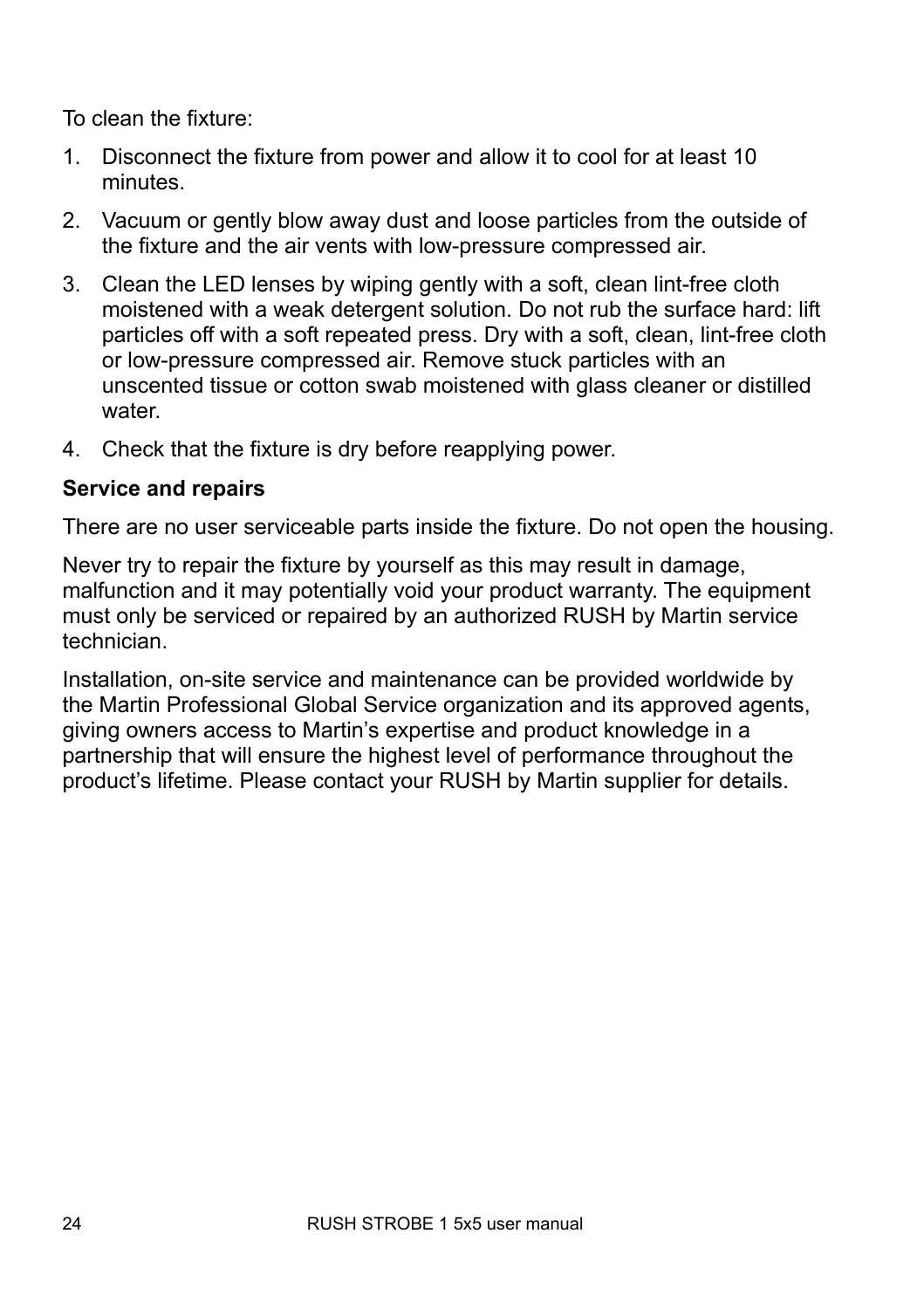## **DMX protocol**

### **4 channel mode**

| Channel | Value     | Function                            |
|---------|-----------|-------------------------------------|
| 1       |           | <b>Mode</b>                         |
|         | $0 - 7$   | <b>Blackout</b>                     |
|         | $8 - 67$  | Full on                             |
|         | 68-127    | Line effects mode (see channel 2-1) |
|         | 128-187   | Number mode (see channel 2-2)       |
|         | 188-247   | Letter mode (see channel 2-3)       |
|         | 248-255   | Stand alone with sound activation   |
| $2 - 1$ |           | Line effects mode (see channel 1)   |
|         | $0 - 7$   | No function                         |
|         | $8 - 15$  | Effect $1 -$ slow to fast           |
|         | $16 - 23$ | Effect $2 -$ slow to fast           |
|         | 24-31     | Effect $3 -$ slow to fast           |
|         | $32 - 39$ | Effect $4 -$ slow to fast           |
|         | 40-47     | Effect $5 -$ slow to fast           |
|         | 48-55     | Effect $6 -$ slow to fast           |
|         | 56-63     | Effect $7 -$ slow to fast           |
|         | 64-71     | Effect $8 -$ slow to fast           |
|         | 72-79     | Effect $9 -$ slow to fast           |
|         | $80 - 87$ | Effect $10 -$ slow to fast          |
|         | 88-95     | Effect $11 -$ slow to fast          |
|         | 96-103    | Effect $12 -$ slow to fast          |
|         | 104-111   | Effect $13 -$ slow to fast          |
|         | 112-119   | Effect $14$ – slow to fast          |
|         | 120-127   | Effect 15 - slow to fast            |
|         | 128-135   | Effect $16 -$ slow to fast          |
|         | 136-143   | Effect $17 -$ slow to fast          |
|         | 144-151   | Effect 18 - slow to fast            |
|         | 152-159   | Effect 19 - slow to fast            |
|         | 160-167   | Effect $20 -$ slow to fast          |
|         | 168-175   | Effect $21 -$ slow to fast          |
|         | 176-183   | Effect 22 - slow to fast            |
|         | 184-191   | Effect $23 -$ slow to fast          |
|         | 192-199   | Effect $24 -$ slow to fast          |
|         | 200-207   | Effect $25 -$ slow to fast          |
|         | 208-215   | Effect 26 - slow to fast            |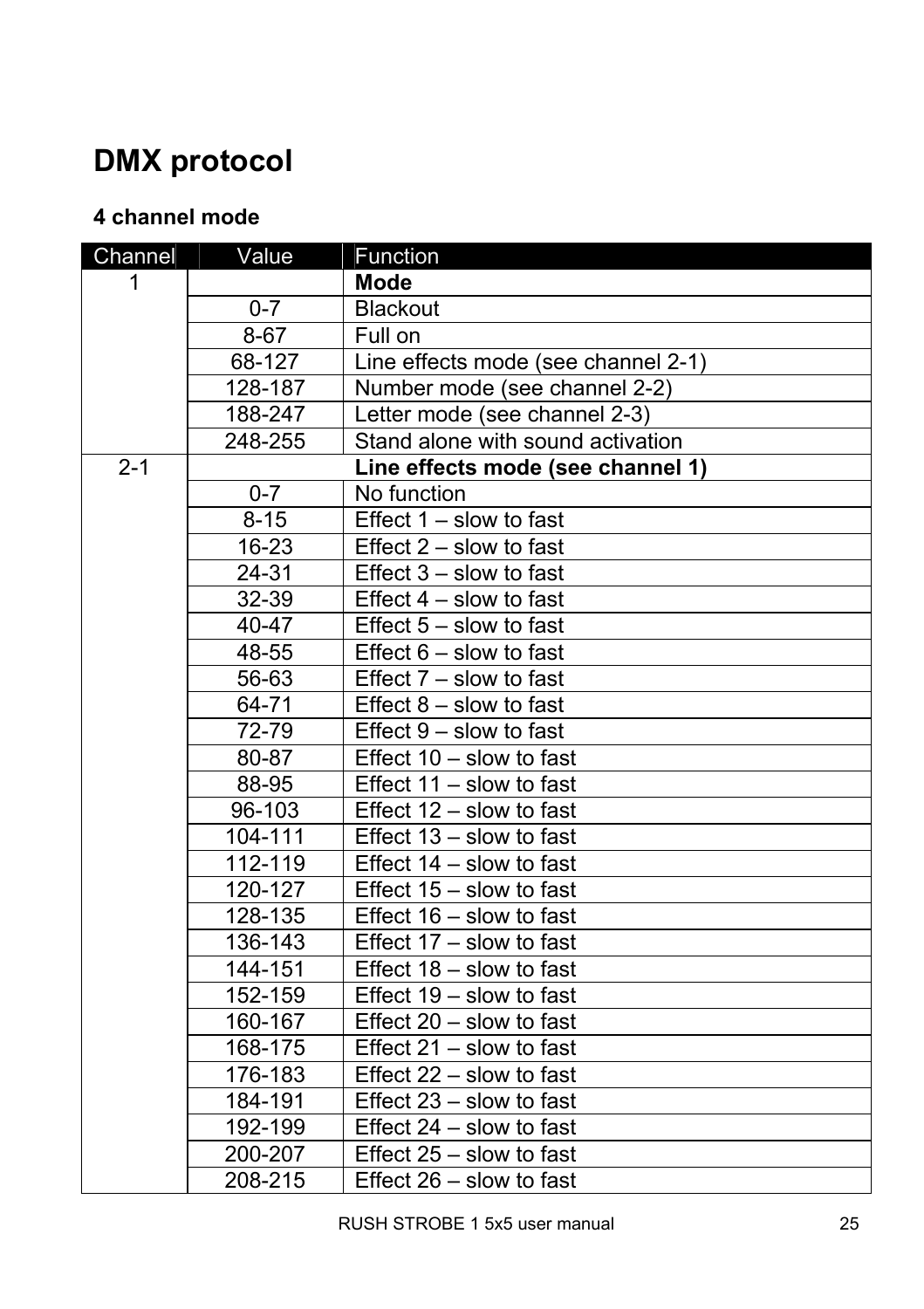| Channel          | Value                       | Function                     |
|------------------|-----------------------------|------------------------------|
|                  | 216-223                     | Effect 27 - slow to fast     |
|                  | 224-231                     | Effect $28 -$ slow to fast   |
|                  | 232-239                     | Effect $29 -$ slow to fast   |
|                  | 240-247                     | Effect 30 - slow to fast     |
|                  | 248-255                     | Random line effect           |
| $\overline{2-2}$ |                             | Number mode (see channel 1)  |
|                  | $0 - 15$                    | No function                  |
|                  | 16-35                       | Number 0                     |
|                  | 36-55                       | Number 1                     |
|                  | 56-75                       | Number 2                     |
|                  | 76-95                       | Number 3                     |
|                  | 96-115                      | Number 4                     |
|                  | 116-135                     | Number 5                     |
|                  | 136-155                     | Number 6                     |
|                  | 156-175                     | Number 7                     |
|                  | 176-195                     | Number 8                     |
|                  | 196-215                     | Number 9                     |
|                  | 216-235                     | Count up 0-9, slow to fast   |
|                  | 236-255                     | Count down 9-0, slow to fast |
| $2 - 3$          | Letter mode (see channel 1) |                              |
|                  | $0 - 21$                    | No function                  |
|                  | 22-30                       | Letter A                     |
|                  | 31-39                       | Letter B                     |
|                  | 40-48                       | Letter <sub>C</sub>          |
|                  | 49-57                       | Letter D                     |
|                  | 58-66                       | Letter E                     |
|                  | 67-75                       | Letter <sub>F</sub>          |
|                  | 76-84                       | Letter G                     |
|                  | 85-93                       | Letter H                     |
|                  | 94-102                      | Letter I                     |
|                  | 103-111                     | Letter J                     |
|                  | 112-120                     | Letter K                     |
|                  | 121-129                     | Letter L                     |
|                  | 130-138                     | Letter M                     |
|                  | 139-147                     | Letter <sub>N</sub>          |
|                  | 148-156                     | Letter O                     |
|                  | 157-165                     | Letter P                     |
|                  | 166-174                     | Letter Q                     |
|                  | 175-183                     | Letter <sub>R</sub>          |
|                  | 184-192                     | Letter S                     |
|                  | 193-201                     | Letter T                     |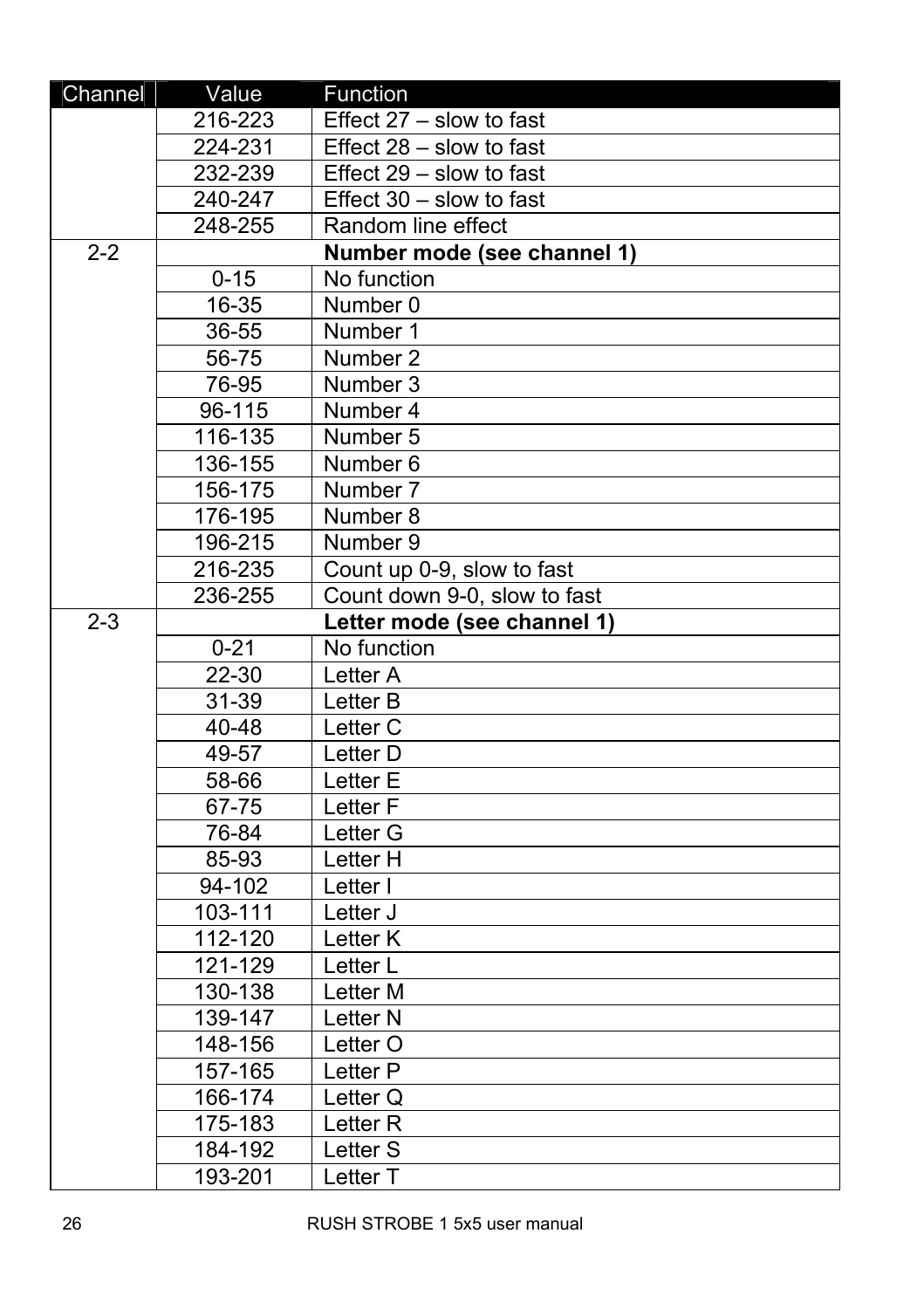| Channel | Value     | Function               |
|---------|-----------|------------------------|
|         | 202-210   | Letter U               |
|         | 211-219   | Letter V               |
|         | 220-228   | Letter W               |
|         | 229-237   | Letter X               |
|         | 238-246   | Letter Y               |
|         | 247-255   | Letter Z               |
| 3       | $0 - 255$ | Dimmer 0-100%          |
| 4       |           | <b>Strobe</b>          |
|         | $0 - 7$   | Off                    |
|         | $8 - 15$  | Open                   |
|         | 16-131    | Strobe - Slow-Fast     |
|         | 132-139   | Open                   |
|         | 140-181   | Slow open, fast close  |
|         | 182-189   | Open                   |
|         | 190-231   | Fast open, slow close  |
|         | 232-239   | Open                   |
|         | 240-247   | Sound activated strobe |
|         | 248-255   | Open                   |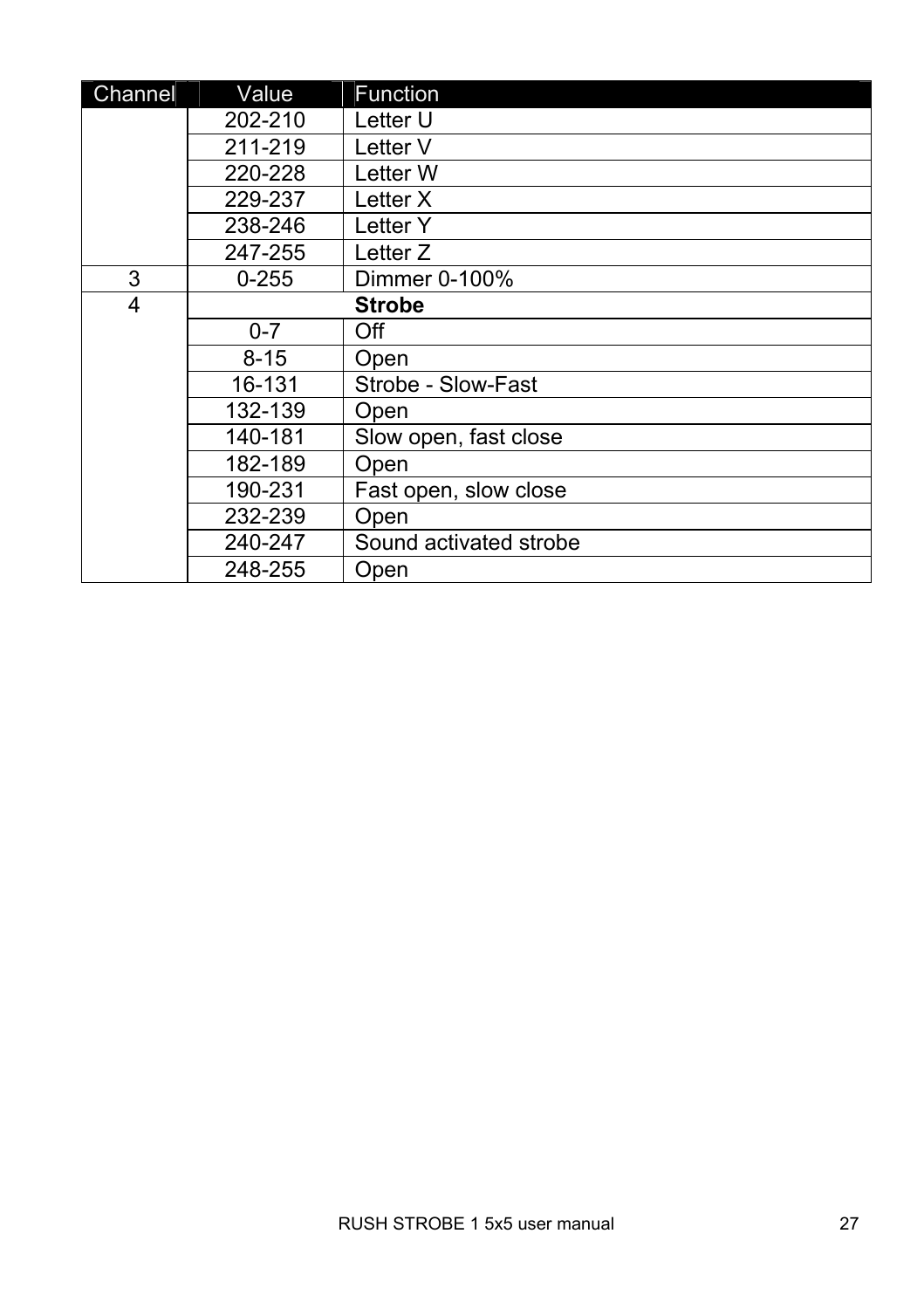### **25 channel mode**

| Channel        | Value     | Function               |
|----------------|-----------|------------------------|
| 1              | $0 - 255$ | Dimmer LED 1 - 0-100%  |
| $\overline{2}$ | $0 - 255$ | Dimmer LED 2 - 0-100%  |
| $\overline{3}$ | $0 - 255$ | Dimmer LED 3 - 0-100%  |
| $\overline{4}$ | $0 - 255$ | Dimmer LED 4 - 0-100%  |
| 5              | $0 - 255$ | Dimmer LED 5 - 0-100%  |
| 6              | $0 - 255$ | Dimmer LED 6 - 0-100%  |
| $\overline{7}$ | $0 - 255$ | Dimmer LED 7 - 0-100%  |
| 8              | $0 - 255$ | Dimmer LED 8 - 0-100%  |
| $\overline{9}$ | $0 - 255$ | Dimmer LED 9 - 0-100%  |
| 10             | $0 - 255$ | Dimmer LED 10 - 0-100% |
| 1              | $0 - 255$ | Dimmer LED 11 - 0-100% |
| 12             | $0 - 255$ | Dimmer LED 12 - 0-100% |
| 13             | $0 - 255$ | Dimmer LED 13 - 0-100% |
| 14             | $0 - 255$ | Dimmer LED 14 - 0-100% |
| 15             | $0 - 255$ | Dimmer LED 15 - 0-100% |
| 16             | $0 - 255$ | Dimmer LED 16 - 0-100% |
| 17             | $0 - 255$ | Dimmer LED 17 - 0-100% |
| 18             | $0 - 255$ | Dimmer LED 18 - 0-100% |
| 19             | $0 - 255$ | Dimmer LED 19 - 0-100% |
| 20             | $0 - 255$ | Dimmer LED 20 - 0-100% |
| 21             | $0 - 255$ | Dimmer LED 21 - 0-100% |
| 22             | $0 - 255$ | Dimmer LED 22 - 0-100% |
| 23             | $0 - 255$ | Dimmer LED 23 - 0-100% |
| 24             | $0 - 255$ | Dimmer LED 24 - 0-100% |
| 25             | $0 - 255$ | Dimmer LED 25 - 0-100% |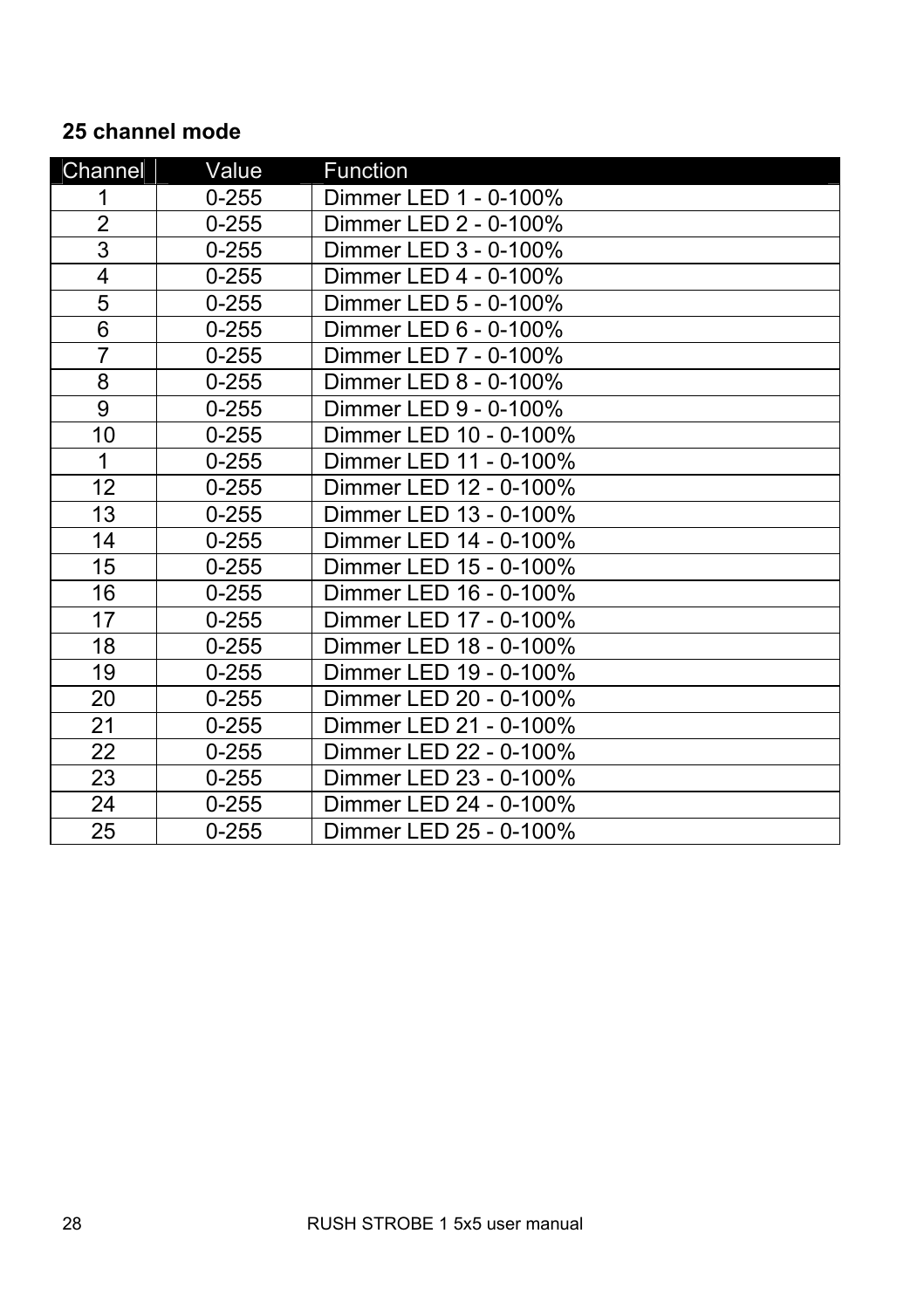### **29 channel mode**

| Channel                 | Value     | Function                             |
|-------------------------|-----------|--------------------------------------|
| 1                       | $0 - 255$ | Dimmer LED 1 - 0-100%                |
| $\overline{2}$          | $0 - 255$ | Dimmer LED 2 - 0-100%                |
| $\overline{3}$          | $0 - 255$ | Dimmer LED 3 - 0-100%                |
| $\overline{\mathbf{4}}$ | $0 - 255$ | Dimmer LED 4 - 0-100%                |
| $\overline{5}$          | $0 - 255$ | Dimmer LED 5 - 0-100%                |
| $\overline{6}$          | $0 - 255$ | Dimmer LED 6 - 0-100%                |
| $\overline{7}$          | $0 - 255$ | Dimmer LED 7 - 0-100%                |
| 8                       | $0 - 255$ | Dimmer LED 8 - 0-100%                |
| 9                       | $0 - 255$ | Dimmer LED 9 - 0-100%                |
| $\overline{10}$         | $0 - 255$ | Dimmer LED 10 - 0-100%               |
| $\mathbf{1}$            | $0 - 255$ | Dimmer LED 11 - 0-100%               |
| 12                      | $0 - 255$ | Dimmer LED 12 - 0-100%               |
| 13                      | $0 - 255$ | Dimmer LED 13 - 0-100%               |
| 14                      | $0 - 255$ | Dimmer LED 14 - 0-100%               |
| $\overline{15}$         | $0 - 255$ | Dimmer LED 15 - 0-100%               |
| 16                      | $0 - 255$ | Dimmer LED 16 - 0-100%               |
| 17                      | $0 - 255$ | Dimmer LED 17 - 0-100%               |
| 18                      | $0 - 255$ | Dimmer LED 18 - 0-100%               |
| 19                      | $0 - 255$ | Dimmer LED 19 - 0-100%               |
| 20                      | $0 - 255$ | Dimmer LED 20 - 0-100%               |
| $\overline{21}$         | $0 - 255$ | Dimmer LED 21 - 0-100%               |
| $\overline{22}$         | $0 - 255$ | Dimmer LED 22 - 0-100%               |
| $\overline{23}$         | $0 - 255$ | Dimmer LED 23 - 0-100%               |
| $\overline{24}$         | $0 - 255$ | Dimmer LED 24 - 0-100%               |
| $\overline{25}$         | $0 - 255$ | Dimmer LED 25 - 0-100%               |
| $\overline{26}$         |           | <b>Mode</b>                          |
|                         | $0 - 7$   | Blackout                             |
|                         | $8 - 67$  | Full on                              |
|                         | 68-127    | Line effects mode (see channel 27-1) |
|                         | 128-187   | Number mode (see channel 27-2)       |
|                         | 188-247   | Letter mode (see channel 27-3)       |
|                         | 248-255   | Stand alone with sound activation    |
| $27 - 1$                |           | Line effects mode (see channel 26)   |
|                         | $0 - 7$   | No function                          |
|                         | $8 - 15$  | Effect $1 -$ slow to fast            |
|                         | $16 - 23$ | Effect $2 -$ slow to fast            |
|                         | 24-31     | Effect $3 -$ slow to fast            |
|                         | 32-39     | Effect $4 -$ slow to fast            |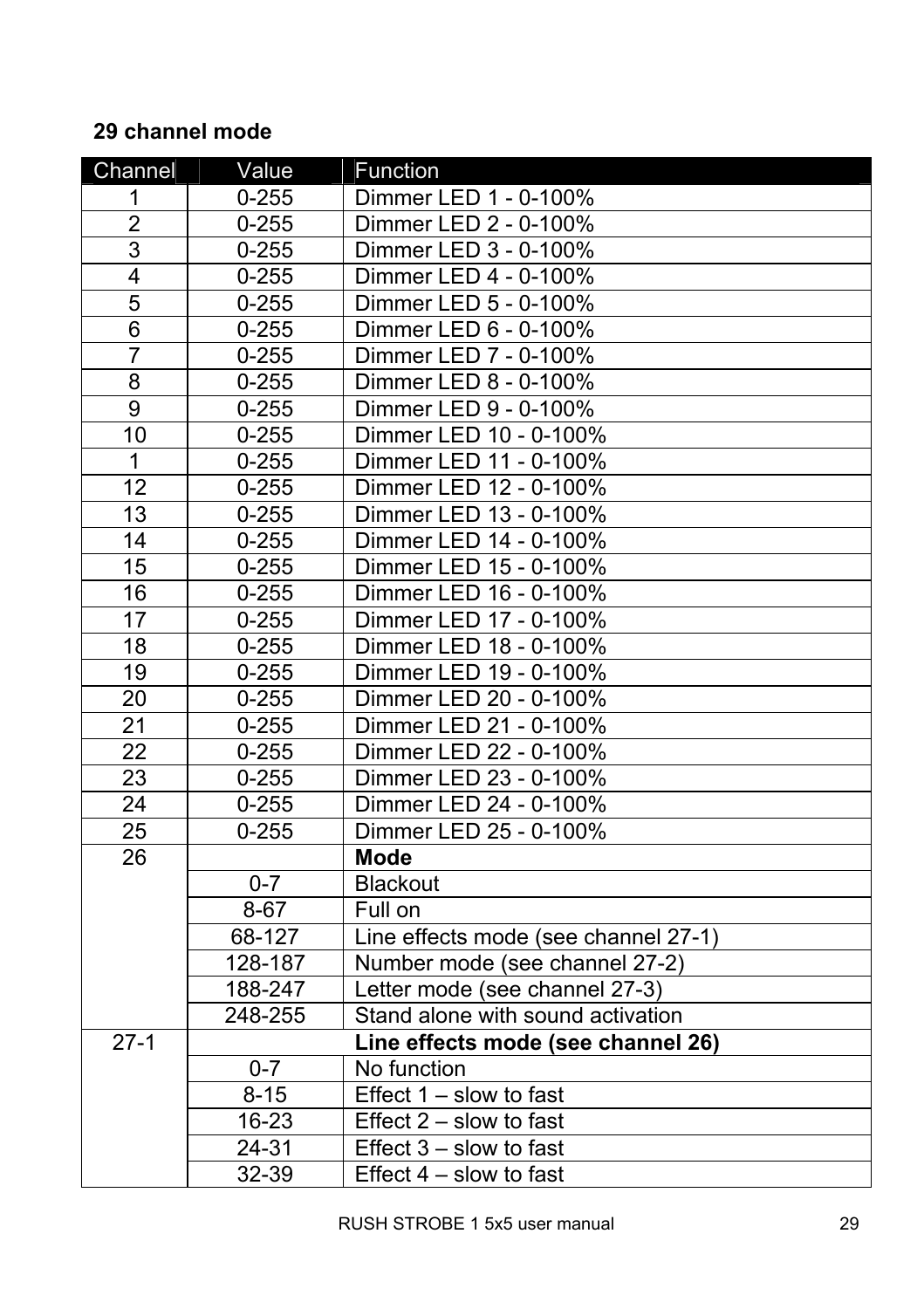| Channel  | Value    | Function                     |
|----------|----------|------------------------------|
|          | 40-47    | Effect $5 -$ slow to fast    |
|          | 48-55    | Effect $6 -$ slow to fast    |
|          | 56-63    | Effect $7 -$ slow to fast    |
|          | 64-71    | Effect $8 -$ slow to fast    |
|          | 72-79    | Effect $9 -$ slow to fast    |
|          | 80-87    | Effect 10 - slow to fast     |
|          | 88-95    | Effect $11 -$ slow to fast   |
|          | 96-103   | Effect 12 - slow to fast     |
|          | 104-111  | Effect 13 - slow to fast     |
|          | 112-119  | Effect 14 - slow to fast     |
|          | 120-127  | Effect $15 -$ slow to fast   |
|          | 128-135  | Effect 16 - slow to fast     |
|          | 136-143  | Effect 17 - slow to fast     |
|          | 144-151  | Effect 18 - slow to fast     |
|          | 152-159  | Effect 19 - slow to fast     |
|          | 160-167  | Effect 20 - slow to fast     |
|          | 168-175  | Effect 21 - slow to fast     |
|          | 176-183  | Effect 22 - slow to fast     |
|          | 184-191  | Effect 23 - slow to fast     |
|          | 192-199  | Effect 24 - slow to fast     |
|          | 200-207  | Effect 25 - slow to fast     |
|          | 208-215  | Effect 26 - slow to fast     |
|          | 216-223  | Effect 27 - slow to fast     |
|          | 224-231  | Effect 28 - slow to fast     |
|          | 232-239  | Effect 29 - slow to fast     |
|          | 240-247  | Effect 30 - slow to fast     |
|          | 248-255  | Random line effect           |
| $27 - 2$ |          | Number mode (see channel 26) |
|          | $0 - 15$ | No function                  |
|          | 16-35    | Number 0                     |
|          | 36-55    | Number 1                     |
|          | 56-75    | Number 2                     |
|          | 76-95    | Number 3                     |
|          | 96-115   | Number 4                     |
|          | 116-135  | Number 5                     |
|          | 136-155  | Number 6                     |
|          | 156-175  | Number 7                     |
|          | 176-195  | Number 8                     |
|          | 196-215  | Number 9                     |
|          | 216-235  | Count up 0-9, slow to fast   |
|          | 236-255  | Count down 9-0, slow to fast |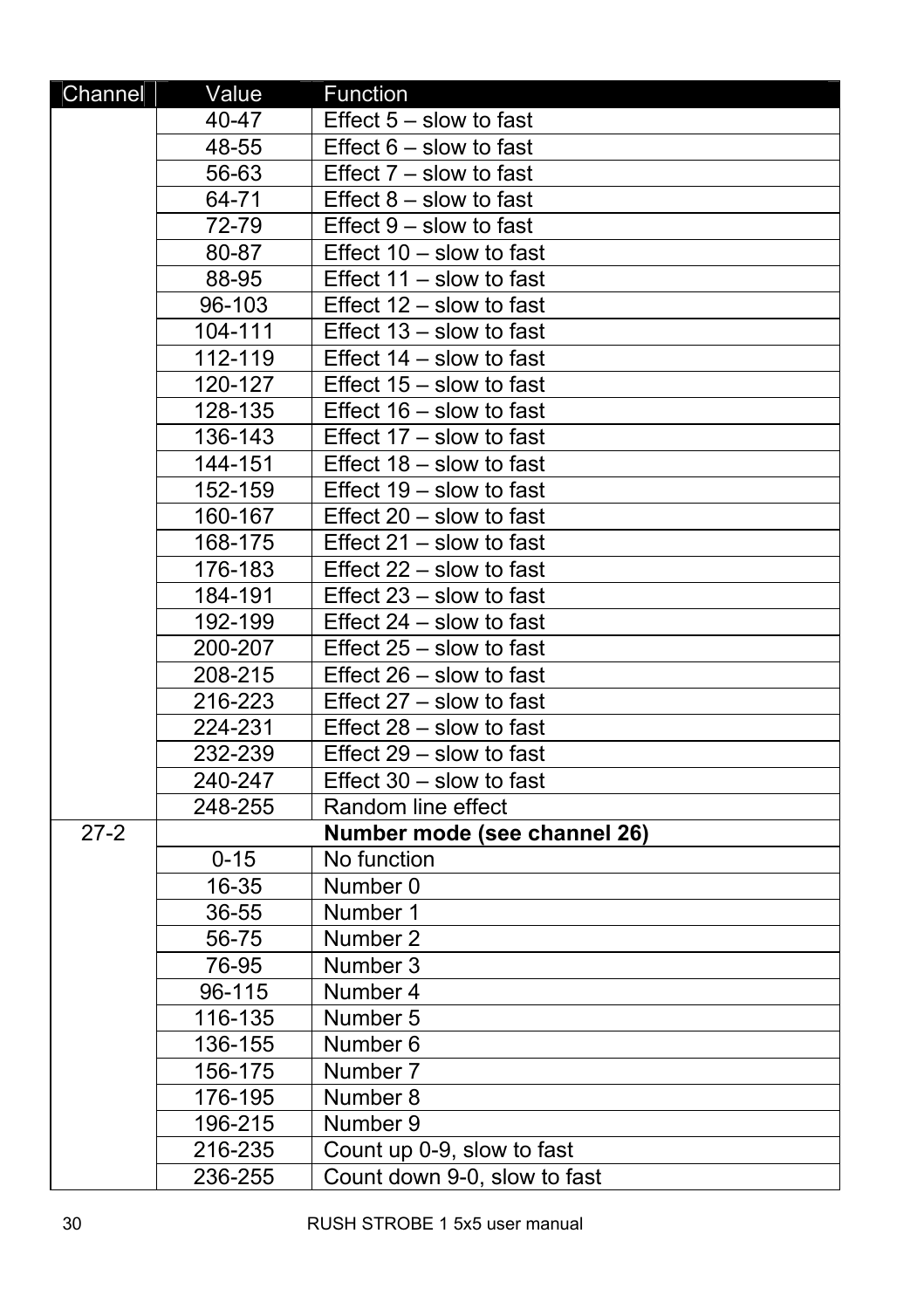| Channel | Value     | Function                     |
|---------|-----------|------------------------------|
| $27-3$  |           | Letter mode (see channel 26) |
|         | $0 - 21$  | No function                  |
|         | $22 - 30$ | Letter A                     |
|         | 31-39     | Letter B                     |
|         | 40-48     | Letter <sub>C</sub>          |
|         | 49-57     | Letter D                     |
|         | 58-66     | Letter E                     |
|         | 67-75     | Letter <sub>F</sub>          |
|         | 76-84     | Letter G                     |
|         | 85-93     | Letter H                     |
|         | 94-102    | Letter I                     |
|         | 103-111   | Letter J                     |
|         | 112-120   | Letter K                     |
|         | 121-129   | Letter L                     |
|         | 130-138   | Letter M                     |
|         | 139-147   | Letter <sub>N</sub>          |
|         | 148-156   | Letter O                     |
|         | 157-165   | Letter P                     |
|         | 166-174   | Letter Q                     |
|         | 175-183   | Letter <sub>R</sub>          |
|         | 184-192   | Letter <sub>S</sub>          |
|         | 193-201   | Letter T                     |
|         | 202-210   | Letter U                     |
|         | 211-219   | Letter V                     |
|         | 220-228   | Letter W                     |
|         | 229-237   | Letter X                     |
|         | 238-246   | Letter Y                     |
|         | 247-255   | Letter <sub>Z</sub>          |
| 28      | $0 - 255$ | Dimmer 0-100%                |
| 29      |           | <b>Strobe</b>                |
|         | $0 - 7$   | Off                          |
|         | $8 - 15$  | Open                         |
|         | 16-131    | Strobe - Slow-Fast           |
|         | 132-139   | Open                         |
|         | 140-181   | Slow open, fast close        |
|         | 182-189   | Open                         |
|         | 190-231   | Fast open, slow close        |
|         | 232-239   | Open                         |
|         | 240-247   | Sound activated strobe       |
|         | 248-255   | Open                         |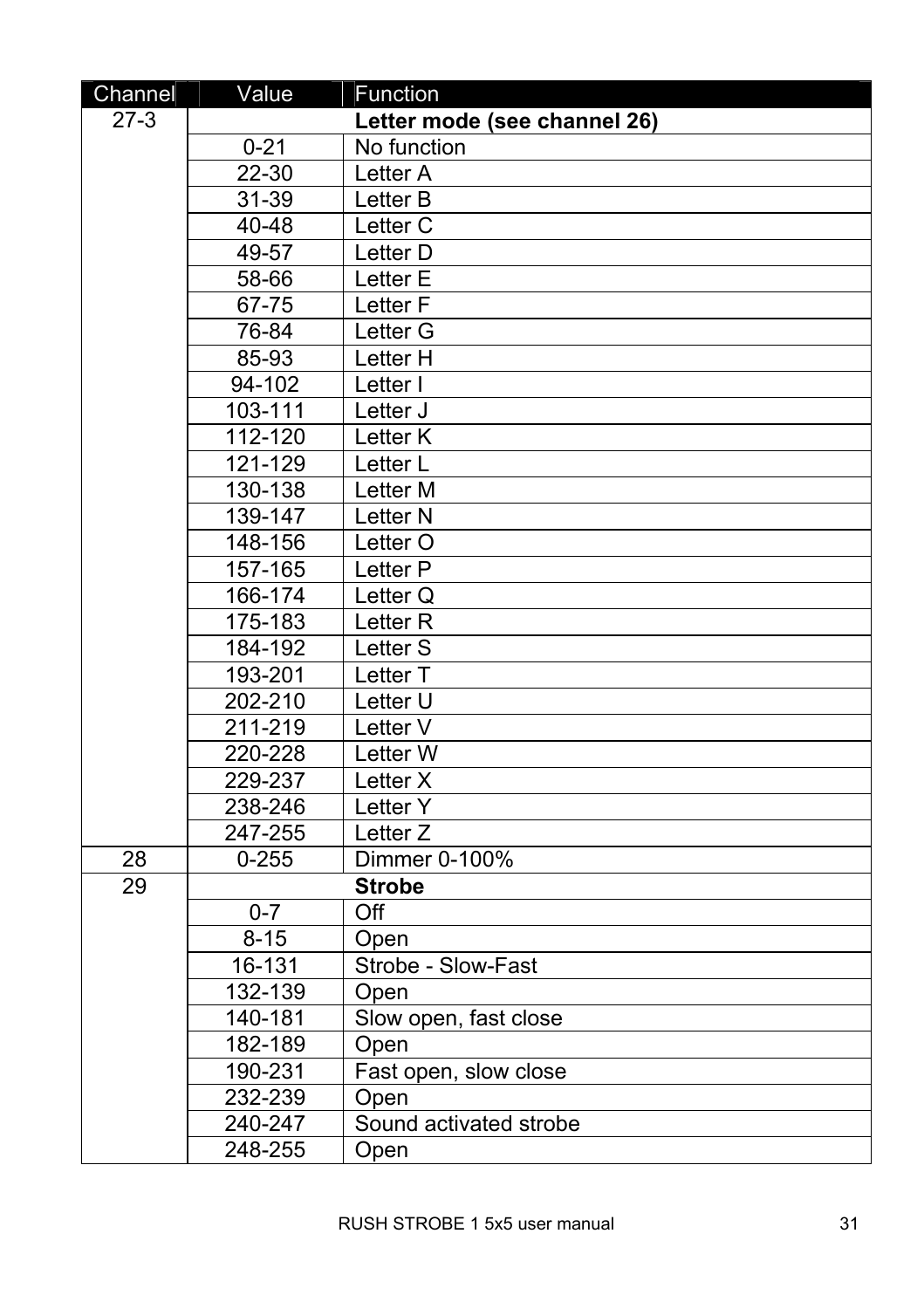### **Control menus**

To access the control menus, press the MENU button until the required one is shown on the display. Select the required menu using the ENTER button. For more information, see Using the control menus on page 17.

| Menu                   | Option/setting | Explanation                                  |
|------------------------|----------------|----------------------------------------------|
| 8dda                   | S 121          | <b>Fixture DMX address</b>                   |
|                        |                | setting                                      |
| CHOJ                   | 占              | 4-channel DMX mode                           |
|                        |                | 25-channel DMX mode                          |
|                        |                | 29-channel DMX mode                          |
| 5688                   | SH<br>Я        | Show mode $-0$ (random)<br>and shows $1 - 8$ |
| Nano                   | 래<br>no<br>255 | Manual setting - dim                         |
|                        | Sbro           | Manual setting - strobe                      |
| Solin                  | 口口             | Sound activated mode.                        |
|                        | oFF            | No sound activation                          |
|                        | 내민도            | <b>Blackout mode</b>                         |
|                        | 中口             |                                              |
| LPd                    | 口口             | LED display off when not<br>in use.          |
|                        | oFF            | LED display on all the<br>time.              |
| $  \mathbf{r}  $<br>58 | 네              | Normal display                               |
|                        | IΡ<br>d5L      | Invert display                               |
|                        |                | Automatic test                               |
| hr                     |                | Fixture operating hour<br>counter            |
|                        |                | <b>Currently installed</b>                   |
|                        |                | firmware version                             |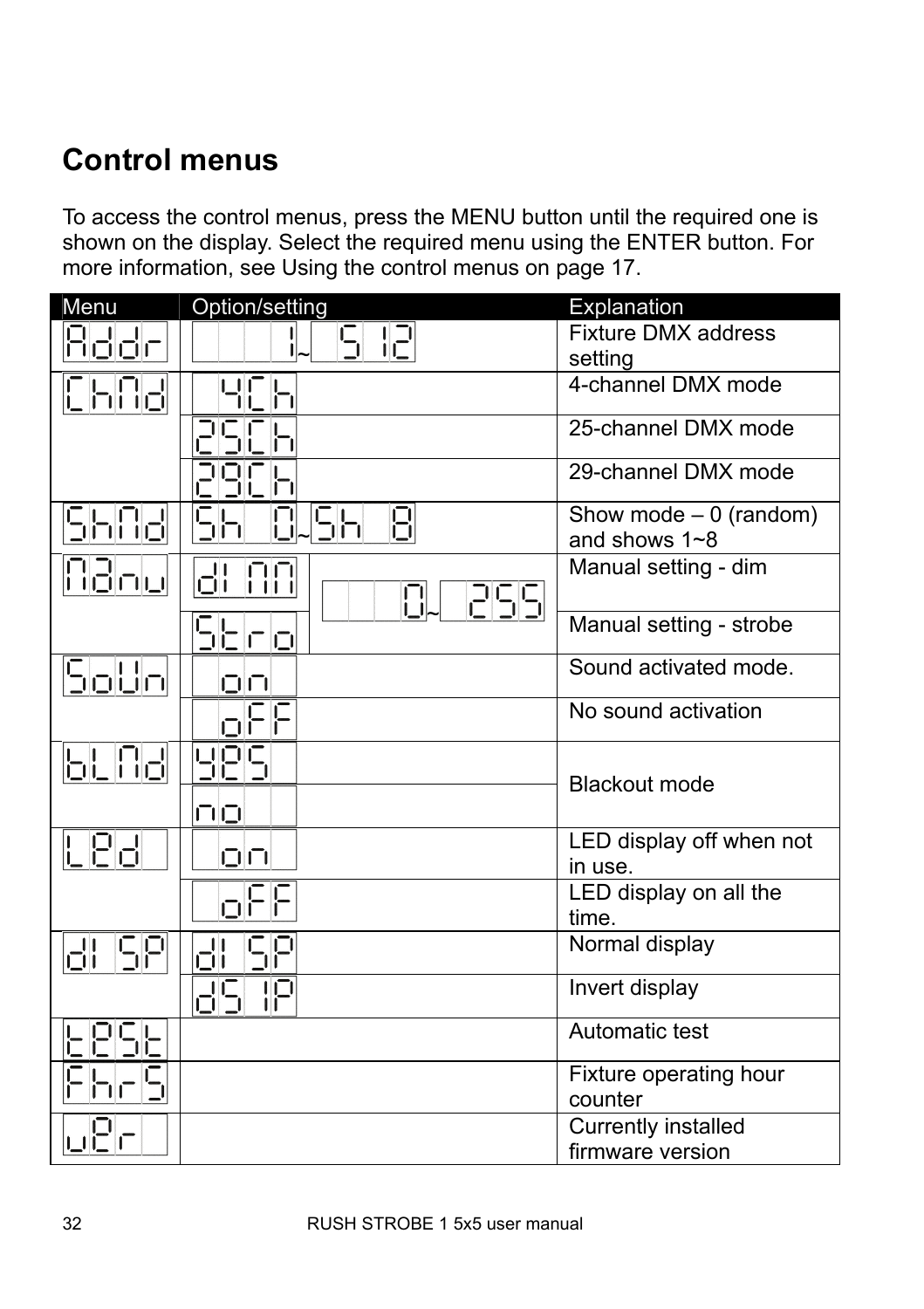### **Troubleshooting**

This section describes a few common problems that may occur during operation and provides some suggestions for easy troubleshooting:

| <b>Symptom</b>                                                                           | <b>Potential cause</b>                                                              | <b>Remedies</b>                                                                                                          |
|------------------------------------------------------------------------------------------|-------------------------------------------------------------------------------------|--------------------------------------------------------------------------------------------------------------------------|
| No light from fixture,<br>or fans not working.                                           | Power supply issue,<br>such as blown fuse,<br>faulty connector or<br>damaged cable. | Ensure that the mains<br>supply is connected and<br>supplying power to the<br>fixture.                                   |
|                                                                                          |                                                                                     | Ensure that the fixture's<br>power-on LED is lit.                                                                        |
|                                                                                          |                                                                                     | Check all power<br>connections and cables.                                                                               |
| Sound activation<br>does not work.                                                       | The fixture does not<br>react to the beat of<br>music.                              | Ensure that the fixture is<br>not connected to a DMX<br>signal                                                           |
|                                                                                          |                                                                                     | Tap the microphone to<br>ensure that it is functioning.<br>The fixture should react<br>when in sound activation<br>mode. |
| One of the control<br>channels is<br>unresponsive or only<br>responds<br>intermittently. | Damaged step motor or<br>cable connection<br>between the head and<br>body.          | Contact your RUSH by<br>Martin authorized<br>distributor or service center<br>for assistance.                            |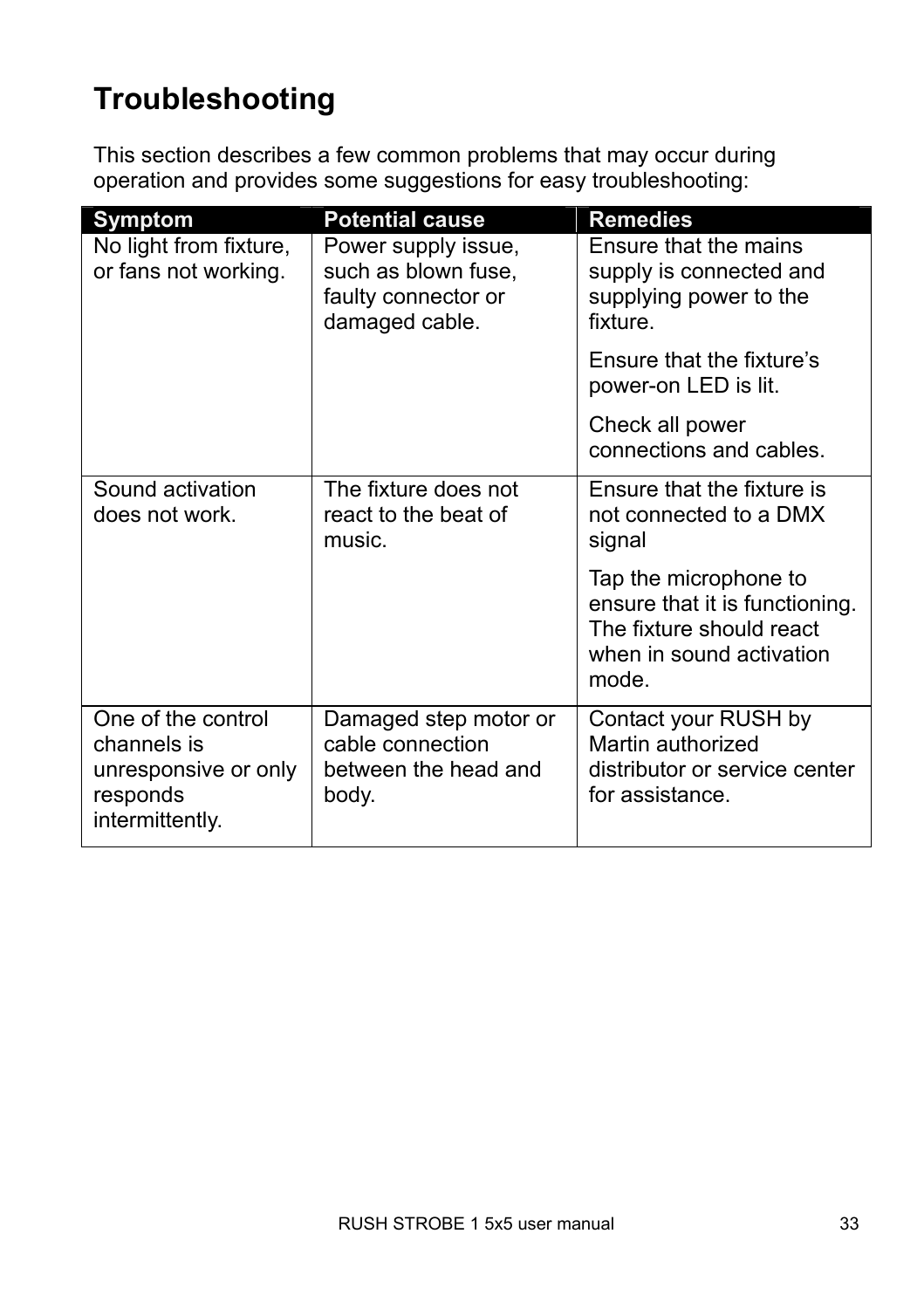| <b>Symptom</b>                                 | <b>Potential cause</b>                                                                   | <b>Remedies</b>                                                                                                                            |
|------------------------------------------------|------------------------------------------------------------------------------------------|--------------------------------------------------------------------------------------------------------------------------------------------|
| Fixture does not<br>respond to DMX<br>control. | Fault in the DMX<br>network due to<br>connector or cable<br>damaged, or<br>incorrect DMX | Check that the fixture DMX<br>LED is on, and if not, check<br>all DMX cables and<br>connections to ensure the<br>integrity of the physical |
|                                                | addressing, or<br>potential interference                                                 | network.<br>Ensure that the DMX<br>network is terminated.                                                                                  |
|                                                | from proximity to a high<br>voltage installation.                                        | Check that the components<br>in the DMX network all use<br>standard DMX polarity.                                                          |
|                                                |                                                                                          | Ensure that the fixture is<br>set to the correct DMX<br>address, one that matches<br>that set on the DMX control<br>device.                |
|                                                |                                                                                          | Check the pins on the<br>connectors from the<br>previous fixture in the DMX<br>network.                                                    |
|                                                |                                                                                          | Attempt to control the<br>fixture with another DMX<br>control device.                                                                      |
|                                                |                                                                                          | Move the fixture if it is<br>being operated very close<br>to an unshielded high-<br>voltage installation.                                  |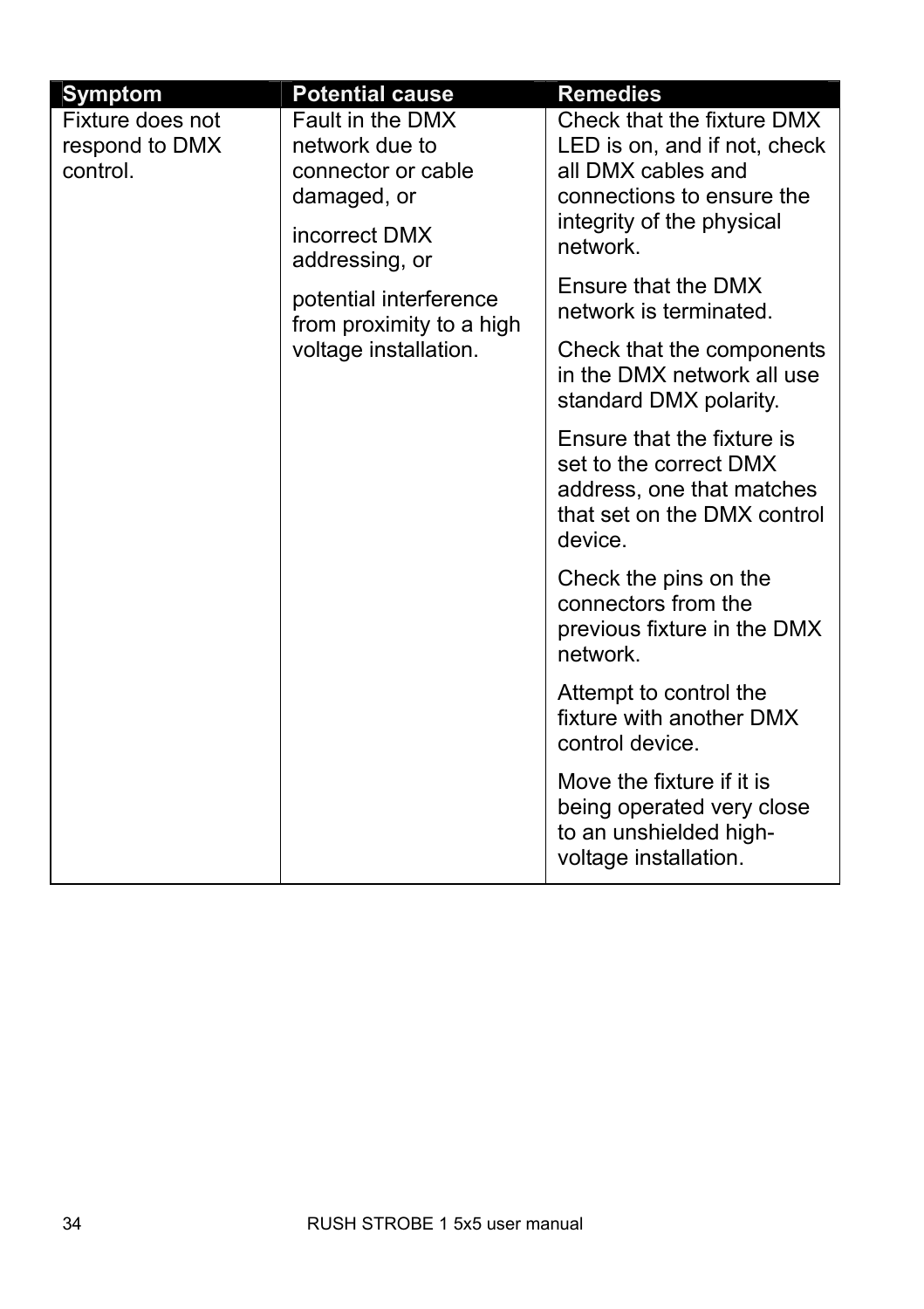### **Specifications**

### **Physical**

Weight.................................................................................... 9.5 kg (20.9 lbs.) Dimensions (W x H x D) .................. 500 x 538 x 101 mm (19.7 x 21.2 x 4 in.)



### **Dynamic Effects**

### **Optics and Photometric Data**

### **Construction**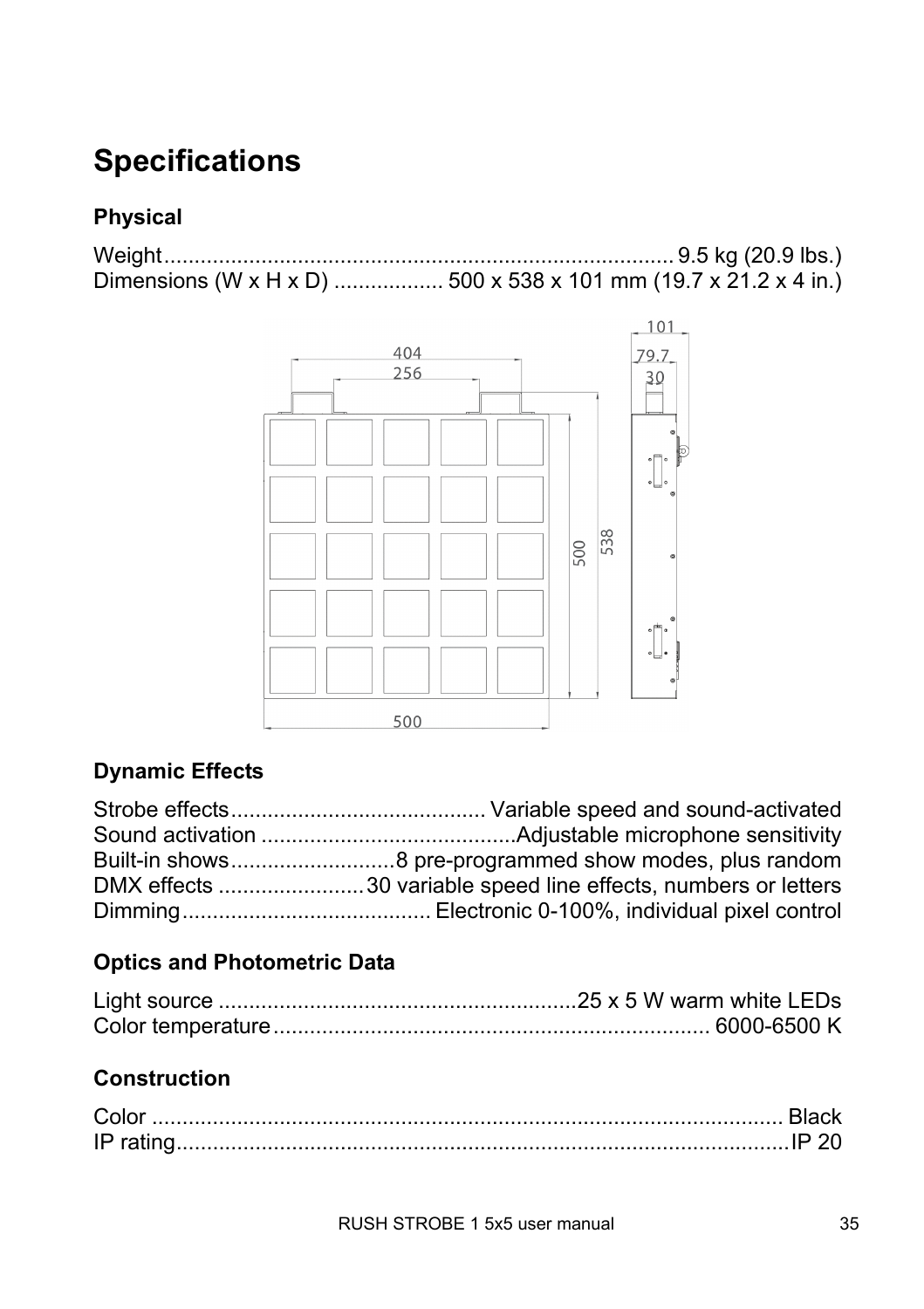### **Installation**

|--|--|--|--|--|

### **Control and Programming**

### **Connections**

### **Electrical**

### **Typical power and current**

### **Thermal**

*Specifications are subject to change without notice. For the latest product specifications, see www.martin.com* 

### **Disposing of this product**

RUSH by Martin™ products are supplied in compliance with Directive 2002/96/EC of the European Parliament and of the Council of the European Union on WEEE (Waste Electrical and Electronic Equipment), as amended by Directive 2003/108/EC, where applicable. Help preserve the environment! Ensure that this product is recycled at the end of its life. Your supplier can give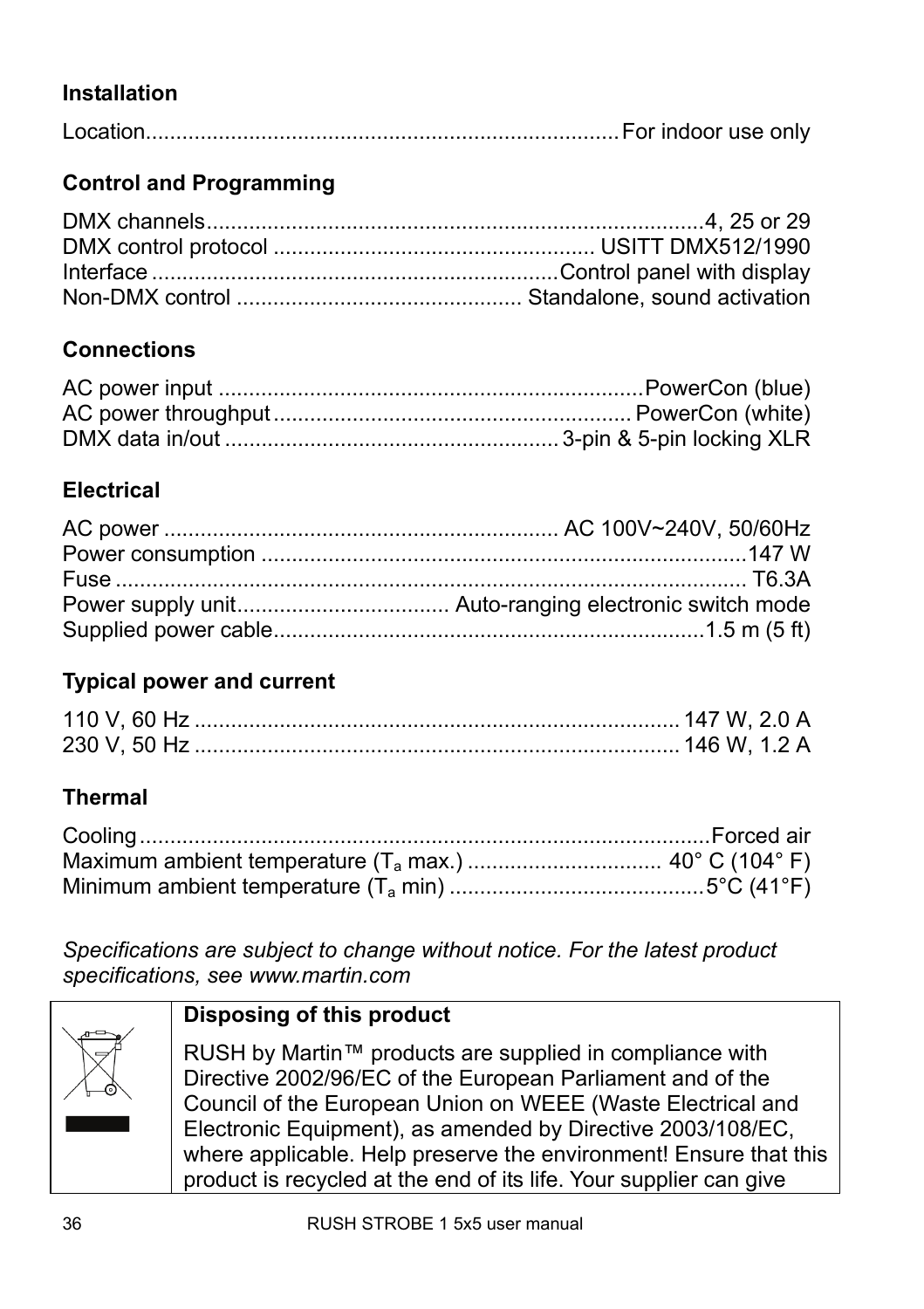| details of local arrangements for the disposal of RUSH by Martin |
|------------------------------------------------------------------|
| products                                                         |